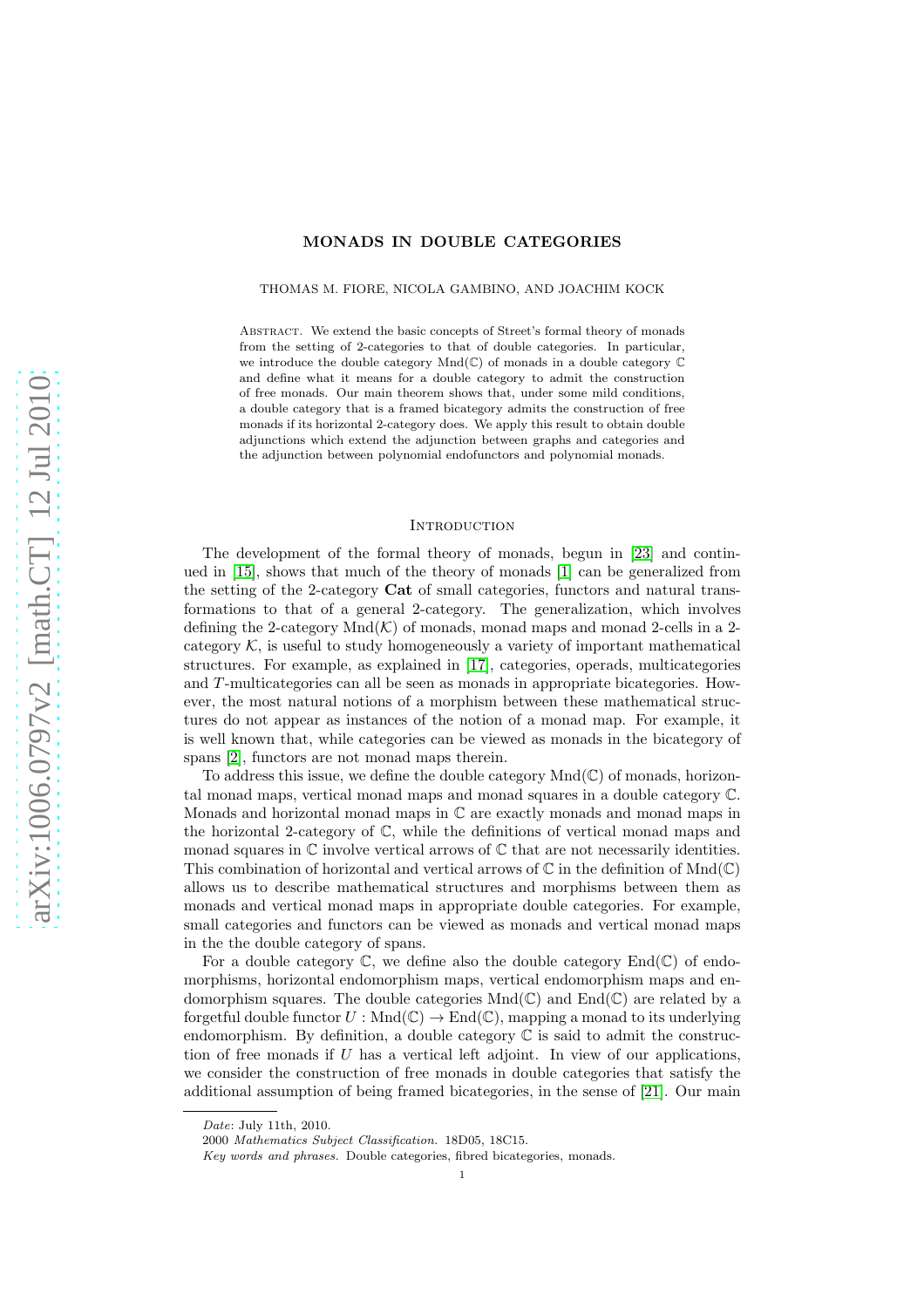result shows that a framed bicategory satisfying some mild assumptions admits the construction of free monads if its horizontal 2-category does. Here, the notion of a 2-category admitting the construction of free monads is obtained by generalizing the characterization of the free monads in the 2-category Cat obtained in [\[22,](#page-29-6) §6.1].

We apply the general theory to the study of two free constructions. First, we consider the construction of the free category on a graph (relatively to a category with finite limits), which plays an important role in Joyal's abstract treatment of Gödel's incompleteness theorems [\[18\]](#page-29-7). We show that if  $\mathcal E$  is a pretopos with parametrized list objects, then the double category of spans in  $\mathcal E$  admits the construction of free monads. Secondly, we consider the construction of the free monad on a polynomial endofunctor (relatively to a locally cartesian closed category, which is always assumed here to have a terminal object), which contributes to the category-theoretic analysis of Martin-Löf's types of wellfounded trees, begun in [\[19\]](#page-29-8) and continued in [\[7,](#page-29-9) [8\]](#page-29-10). We show that if  $\mathcal E$  is a locally cartesian closed category with finite disjoint coproducts and W-types, then the double category of polynomials in  $\mathcal E$  admits the construction of free monads. Both of these results are obtained by application of our main result, which is possible since the double categories of interest are framed bicategories. Examples of categories  $\mathcal E$  satisfying the hypotheses above abound: for example, every elementary topos with a natural numbers object is both a pretopos with parametrized list objects and a locally cartesian closed category with finite disjoint coproducts and W-types [\[19\]](#page-29-8). Thus, our theory applies in particular to the category Set of sets and functions and to categories of sheaves.

The double categories of spans and of polynomials are defined so that if we consider the vertical part of the free monad double adjunction, we recover exactly the adjunction between graphs and categories [\[16,](#page-29-11) §II.7] and the adjunction between polynomial endofunctors and polynomial monads [\[8,](#page-29-10) §4.6]. Hence, we both strengthen these adjointness results and put them in a general context. Indeed, one of the original motivations for the research presented here was to make precise the analogy between the two constructions. In both cases, the application of our main theorem simplifies a problem regarding double categories by reducing it to a question on 2-categories. Note, however, that the combination of horizontal and vertical arrows is exploited essentially to recover the existing results, since the free monad construction acts on endomorphisms (which are defined using horizontal arrows) but its universal property is expressed with respect to vertical endomorphism maps.

Some double-categorical aspects of monads have also been investigated within the theory of fc-multicategories in [\[17,](#page-29-3) Chapter 5] and within the theory of framed bicategories in [\[21,](#page-29-5) §11]. However, the notion of a horizontal monad map considered there generalizes the ring-theoretic notion of a bimodule, whereas our horizontal monad maps are essentially the monad maps of Street [\[23\]](#page-29-0).

Plan of the paper. Section [1](#page-1-0) discusses monads in a 2-category, recalling some basic notions from [\[23\]](#page-29-0) and giving a characterization of the free monads in a 2- category. Section [2](#page-7-0) introduces the double category  $Mnd(\mathbb{C})$  of monads in a double category C and illustrates its definition with examples. Section [3](#page-14-0) establishes some special properties of  $Mnd(\mathbb{C})$  under the assumption that  $\mathbb C$  is a framed bicategory. In particular, we state our main result, Theorem [3.7,](#page-19-0) and apply it to our examples. Finally, Section [4](#page-19-1) contains the proof of Theorem [3.7.](#page-19-0)

### 1. Monads in a 2-category

<span id="page-1-0"></span>Preliminaries. We recall some definitions concerning endomorphisms, monads and their algebras in a 2-category. Let K be a 2-category. An *endomorphism* in K is a pair  $(X, P)$  consisting of an object X and a 1-cell  $P: X \to X$ . An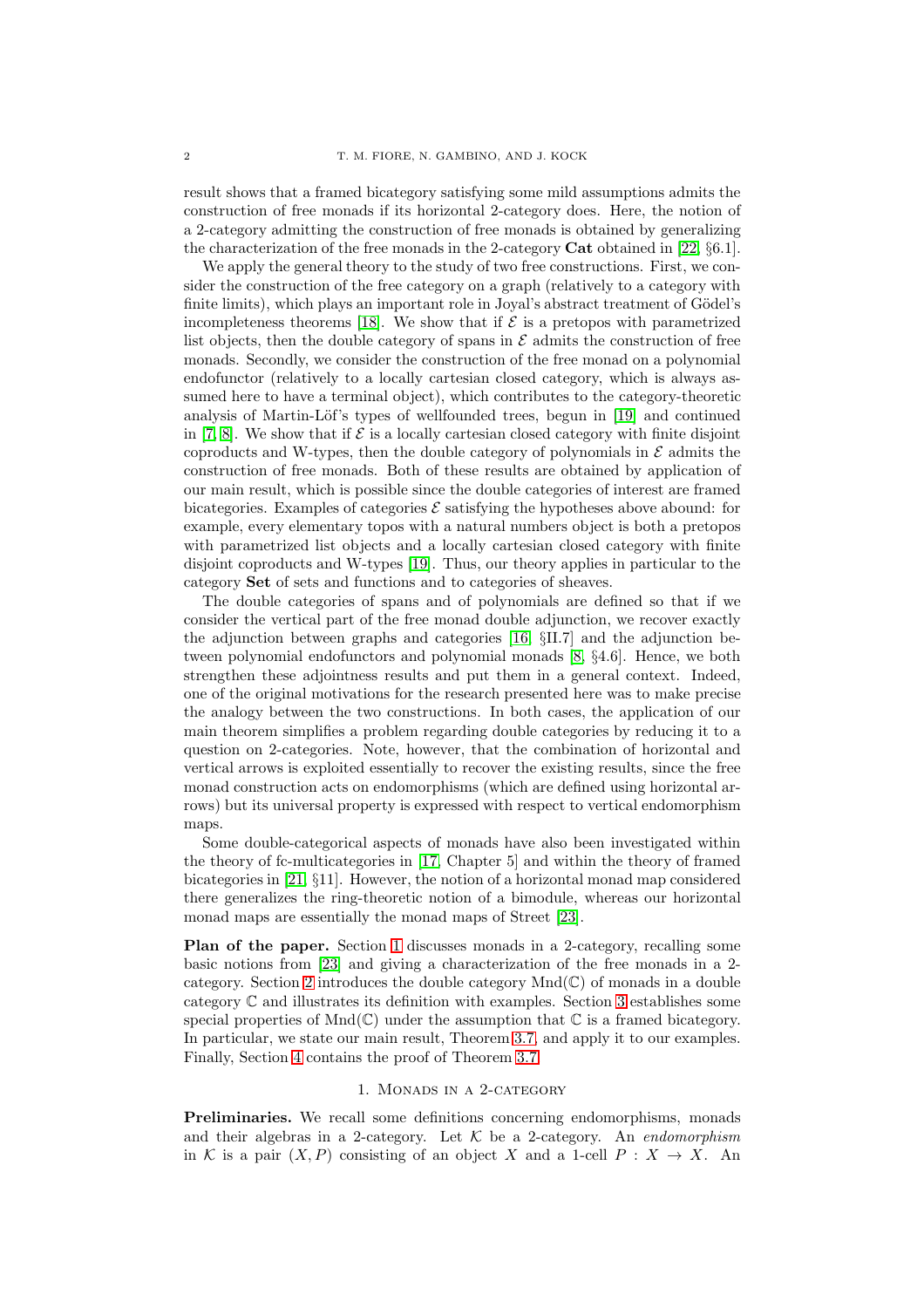*endomorphism map*  $(F, \phi) : (X, P) \rightarrow (Y, Q)$  consists of a 1-cell  $F : X \rightarrow Y$ and a 2-cell  $\phi$ :  $QF \rightarrow FP$ , which is not required to satisfy any condition. An *endomorphism 2-cell*  $\alpha : (F, \phi) \rightarrow (F', \phi')$  is a 2-cell  $\alpha : F \rightarrow F'$  making the following diagram commute



We write  $\text{End}(\mathcal{K})$  or  $\text{End}_{\mathcal{K}}$  for the 2-category of endomorphisms, endomorphism maps and endomorphism 2-cells in K. There is a 2-functor Inc :  $K \to \text{End}(\mathcal{K})$ which sends an object  $X \in \mathcal{K}$  to the identity endomorphism  $(X, 1_X)$  on X. Let us now consider a fixed endomorphism  $(Y,Q)$  in K. For  $X \in \mathcal{K}$ , the category  $Q$ -alg<sub>X</sub> of X-indexed Q-algebras, in the sense of Lambek, is defined by letting

$$
Q\text{-alg}_X =_{\text{def}} \text{End}_{\mathcal{K}}((X, 1_X), (Y, Q)).
$$

Explicitly, an X-indexed Q-algebra consists of a 1-cell  $F : X \to Y$ , called the underlying 1-cell of the algebra, and a 2-cell  $f: QF \to F$ , called the structure map of the algebra. Note that the structure map is not required to satisfy any conditions. These definitions extend to a 2-functor

$$
Q\text{-alg}_{(-)} : \mathcal{K} \to \mathbf{Cat}.
$$

We write  $U_{(-)}: Q\text{-alg}_{(-)} \to \mathcal{K}(-, Y)$  for the 2-natural transformations whose components are the forgetful functors  $U_X: Q\text{-alg}_X \to \mathcal{K}(X, Y)$  mapping an X-indexed Q-algebra to its underlying 1-cell.

We write  $\text{Mnd}(\mathcal{K})$  or  $\text{Mnd}_{\mathcal{K}}$  for the 2-category of monads, monad maps and monad 2-cells in  $K$ , as defined in [\[23\]](#page-29-0). As usual, we refer to a monad by mentioning only its underlying endomorphism, leaving implicit its multiplication and unit. With a minor abuse of notation, we write Inc :  $K \to \text{Mnd}(\mathcal{K})$  for the 2-functor mapping an object X to the monad  $(X, 1_X)$ . If  $(Y, Q)$  is a monad, for every  $X \in \mathcal{K}$ we may consider not only the category  $Q$ -alg<sub>X</sub> of Lambek algebras for its underlying endomorphism, but also the category  $Q$ -Alg<sub>X</sub> of X-indexed Eilenberg-Moore Q-algebras, which is defined by letting

$$
Q\text{-Alg}_X =_{\text{def}} \text{Mnd}_{\mathcal{K}}((X, 1_X), (Y, Q)).
$$

Note that we write  $Q\text{-alg}_X$  for the category of algebras for the endomorphism and  $Q$ -Alg<sub>X</sub> for the category of Eilenberg-Moore algebras for the monad. Explicitly, an X-indexed Eilenberg-Moore Q-algebra consists of a 1-cell  $F: X \rightarrow Y$  and a 2cell  $f: QF \to F$  satisfying the axioms



Again, these definitions extend to a 2-functor  $Q$ -Alg<sub>(−)</sub> :  $K \to \mathbf{Cat}$  and there is a 2-natural transformation  $U_{(-)}: Q\text{-Alg}_{(-)} \to \mathcal{K}(-, Y)$ , with components given by the evident forgetful functors. Since  $(Y, Q)$  is assumed to be a monad, for every  $X \in \mathcal{K}$  the forgetful functor  $U_X: Q\text{-Alg}_X \to \mathcal{K}(X, Y)$  has a left adjoint, defined by composition with  $Q: Y \to Y$ .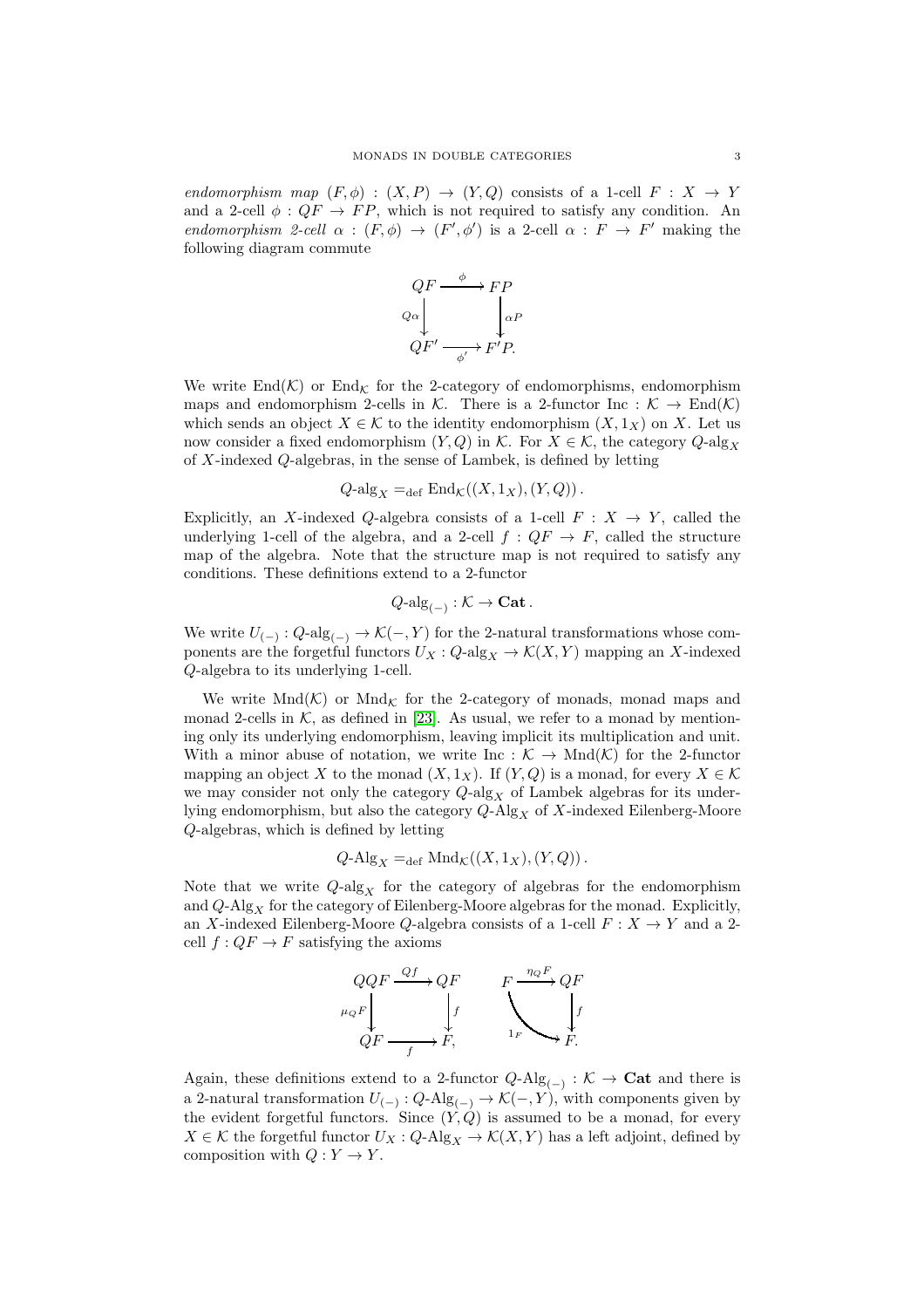A characterization of free monads. We generalize the characterization of the free monad on an endomorphism given by Staton in [\[22,](#page-29-6) Theorem 6.1.5] from the 2-category Cat to an arbitrary 2-category  $K$ . The generalization is essentially straightforward, but we indicate the main steps of the proof. See [\[1,](#page-29-2) §9.4] for background material on free monads and [\[13\]](#page-29-12) for a general account of several examples of the free monad construction.

<span id="page-3-1"></span>**Theorem 1.1.** Let  $(Y, Q)$  be an endomorphism in a 2-category K. For a monad  $(Y, Q^*)$ and a 2-cell  $\iota_Q: Q \to Q^*$ , the following conditions are equivalent.

(*i*) The endomorphism map  $(1_Y, \iota_Q) : (Y, Q^*) \to (Y, Q)$  is universal, in the sense *that for every monad*  $(X, P)$ *, composition with*  $(1_Y, \iota_Q)$  *induces an isomorphism fitting in the diagram*

<span id="page-3-0"></span>
$$
\text{Mnd}_{\mathcal{K}}((X,P),(Y,Q^*)) \xrightarrow{\cong} \text{End}_{\mathcal{K}}((X,P),(Y,Q))
$$
\n
$$
\downarrow^{\mathcal{K}}((X,Y),\downarrow^{\mathcal{K}}((X,P), (Y,Q)))
$$

*where the downward arrows are the evident forgetful functors. (ii)* The 2-cell  $\nu_{Q^*}: QQ^* \to Q^*$ , defined as the composite

(2) 
$$
QQ^* \xrightarrow{\iota_Q Q^*} Q^* Q^* \xrightarrow{\mu_{Q^*}} Q^*,
$$

<span id="page-3-2"></span>*equips* Q<sup>∗</sup> *with a universal* Q*-algebra structure, in the sense that for every*  $X \in \mathcal{K}$ , the functor  $\mathcal{K}(X, Y) \to Q$ -alg<sub>X</sub> defined by mapping  $F : X \to Y$ *to the* Q*-algebra with underlying 1-cell* Q<sup>∗</sup>F *and structure map the 2-cell*  $\nu_{Q^*} F: QQ^*F \to Q^*F$ , is left adjoint to the forgetful functor  $U_X: Q\text{-alg}_X \to$  $\mathcal{K}(X, Y)$ .

*Proof.* To see that (i) implies (ii), consider the following diagram:



where the bottom triangular diagram is an instance of the diagram in [\(1\)](#page-3-0). The functor defined in (ii) is left adjoint to the forgetful functor  $U_X : Q\text{-alg}_X \to \mathcal{K}(X, Y)$ since it is exactly the composite of the left adjoint  $\mathcal{K}(X,Y) \to Q^*$ -Alg<sub>X</sub>, which is given by composition with  $Q^*$  (since  $Q^*$  is a monad), with the isomorphism  $Q^*$ -Alg<sub>X</sub>  $\rightarrow Q$ -alg<sub>X</sub>, which is defined by composition with  $\iota_Q$ .

For the proof that (ii) implies (i), we need to define an isomorphism as in [\(1\)](#page-3-0). Given an endomorphism map  $(F, \phi) : (X, P) \to (Y, Q)$ , where  $\phi : QF \to FP$ , we need to define a monad map  $(F, \phi^{\sharp}) : (X, P) \to (Y, Q^*)$ , where  $\phi^{\sharp} : Q^*F \to FP$ . For this, we exploit the adjointness in (ii). Note that the left adjoint to  $Q\text{-alg}_X \rightarrow$  $\mathcal{K}(X, Y)$  sends F to the Q-algebra with underlying 1-cell  $Q^*F$  and structure map  $\nu_{Q^*} F : QQ^* F \to Q^* F$ . Now, observe that the map

$$
QFP \xrightarrow{\phi P} FPP \xrightarrow{F\mu_P} FP
$$

equips FP with a Q-algebra structure. By adjointness, the map  $\phi^{\sharp}$  :  $Q^*F \to$  $FP$  is defined as the unique Q-algebra morphism such that the following diagram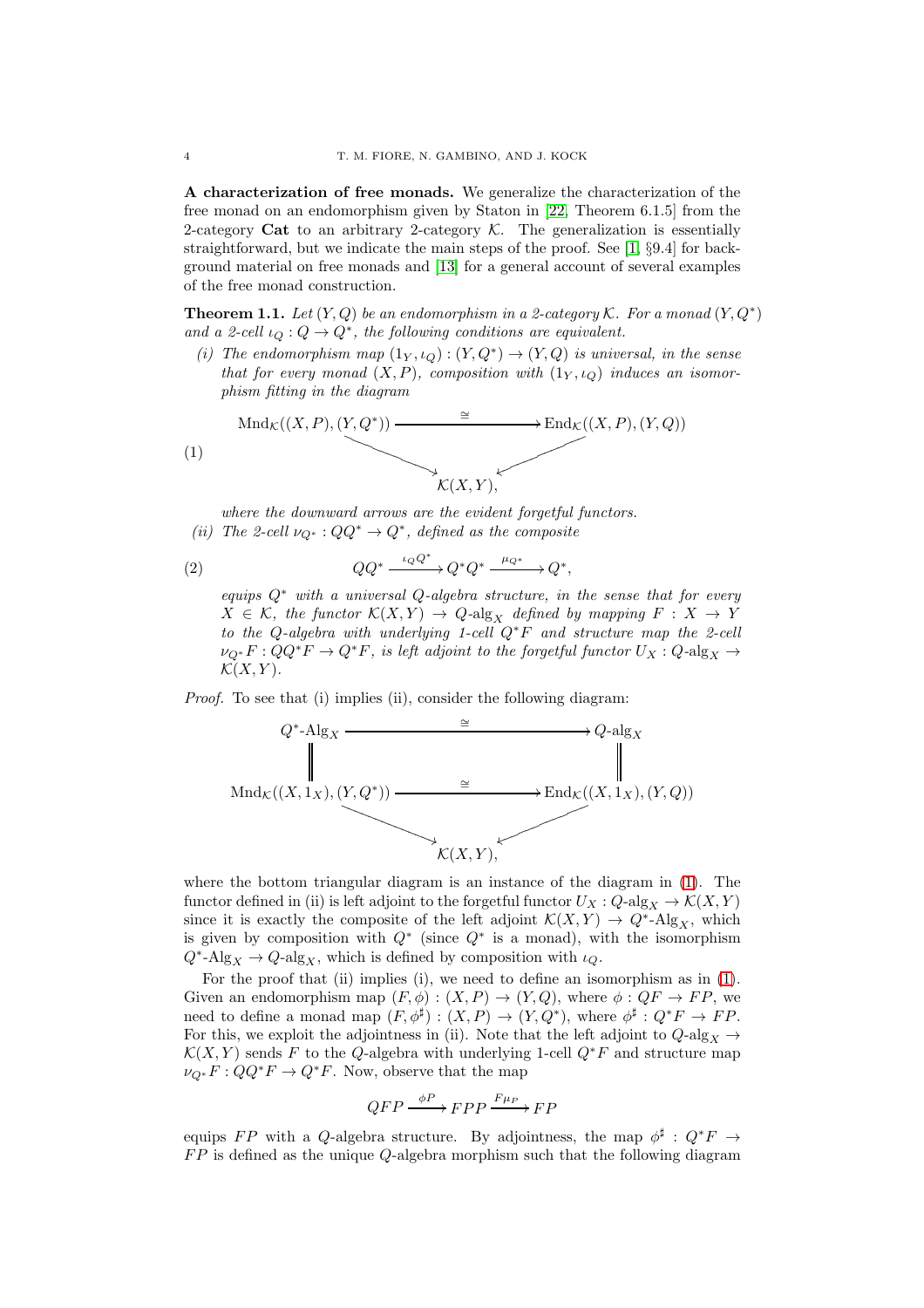commutes



Note that saying that  $\phi^{\sharp}$  is a Q-algebra morphism amounts to saying that the following diagram commutes



The isomorphism is defined as the identity on 2-cells. It remains to check that what we have defined is indeed an inverse to the functor defined by composition with  $(1_Y, \iota_Q)$ , but the verification is essentially identical to the one given in detail in the proof of [\[22,](#page-29-6) Theorem 6.1.5] and hence we omit it.  $\square$ 

**Definition 1.2.** A 2-category  $K$  is said to *admit the construction of free monads* if for every endomorphism  $(Y, Q)$  there exists a monad  $(Y, Q^*)$  and a 2-cell  $\iota_Q : Q \to$ Q<sup>∗</sup> satisfying the equivalent conditions of Theorem [1.1.](#page-3-1)

<span id="page-4-0"></span>Remark 1.3. Let us point out that the universal property of the free monad  $(Y, Q^*)$  on an endomorphism  $(Y, Q)$  stated in item (i) of Theorem [1.1](#page-3-1) includes the assertion that for every monad  $(X, P)$  and every endomorphism map  $(F, \phi)$ :  $(X, P) \to (Y, Q)$ , there exists a unique 2-cell  $\phi^{\sharp}: Q^*F \to FP$  such that  $(F, \phi^{\sharp})$ :  $(X, P) \to (Y, Q^*)$  is a monad map and the diagram



commutes. From the statement in item (ii) of Theorem [1.1,](#page-3-1) it also follows that if  $K$  is a 2-category that admits the construction of free monads and has local coproducts, *i.e.* coproducts in its hom-categories, then for every  $F: X \to Y$ , the initial algebra for the endofunctor

$$
\begin{array}{rcl} \mathcal{K}(X,Y) & \rightarrow & \mathcal{K}(X,Y) \\ \text{(--)} & \mapsto & F + Q \text{(-)} \end{array}
$$

has  $Q^*F$  as its underlying object and the copair of the 2-cells  $\eta_{Q^*}F : F \to Q^*F$ and  $\nu_{Q^*} F : QQ^*F \to Q^*F$  as its structure map.

By the bicategorical Yoneda lemma [\[24\]](#page-29-13), every bicategory is biequivalent to a 2-category [\[9,](#page-29-14) Theorem 1.4]. Hence, the remarks and the results above can be applied also to bicategories. We now introduce our two main classes of examples: bicategories of spans and bicategories of polynomials.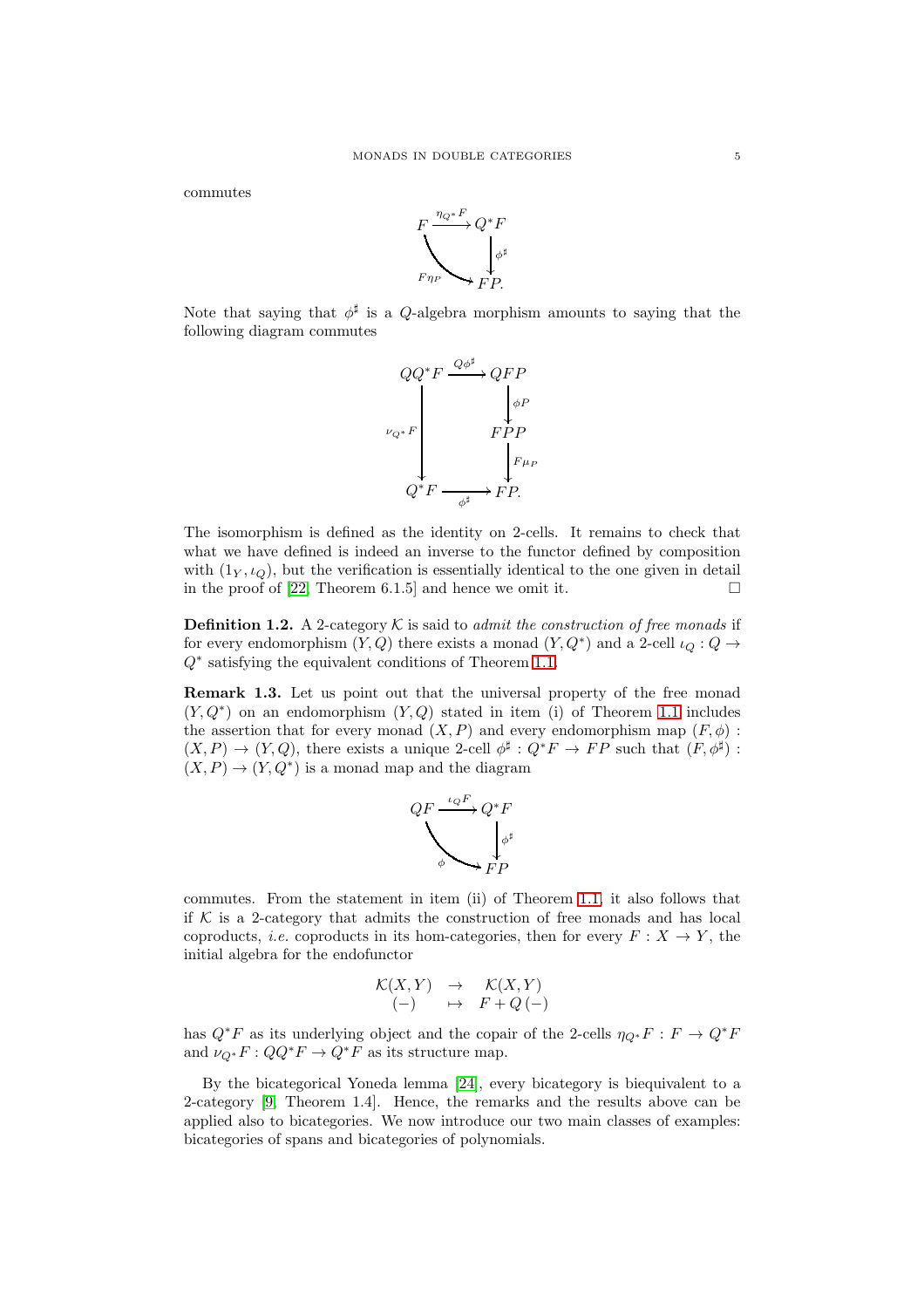<span id="page-5-2"></span>**Example 1.4.** Let  $\mathcal{E}$  be a category with finite limits. Recall that a span in  $\mathcal{E}$  is a diagram of the form



<span id="page-5-0"></span>and that a span morphism is a commutative diagram of the form

(4) 
$$
\begin{array}{ccc}\n & X \xleftarrow{\sigma} & F \xrightarrow{\tau} Y \\
 & \downarrow{\phi} & \downarrow{\phi} \\
 & X \xleftarrow{\sigma'} & F' \xrightarrow{\tau'} Y.\n\end{array}
$$

We write  $\text{Span}_{\mathcal{E}}$  for the bicategory of spans in  $\mathcal{E}$ , originally defined in [\[2\]](#page-29-4), which has the objects of  $\mathcal E$  as 0-cells, spans as 1-cells and span morphisms as 2-cells. It is wellknown that graphs and categories in  $\mathcal E$  can be identified with endomorphisms and monads in  $\text{Span}_{\mathcal{E}}$  [\[2,](#page-29-4) [3\]](#page-29-15). For our purposes, it is convenient to recall the definition of the 2-category of linear functors over  $\mathcal{E}$ , which is biequivalent to the bicategory **Span**<sub>E</sub>. Given a span as in [\(3\)](#page-5-0), we define its associated linear functor to be the composite

$$
\mathcal{E}/X \xrightarrow{\sigma^*} \mathcal{E}/F \xrightarrow{\tau_!} \mathcal{E}/Y ,
$$

where  $\sigma^*$  acts by pullback along  $\sigma$  and  $\tau$  acts by composition with  $\tau$ . In general, a functor between slices of  $\mathcal E$  is said to be linear if it is naturally isomorphic to a functor of this form. Now, recall from [\[8,](#page-29-10)  $\S1.3$ ] that slice categories of  $\mathcal E$  are tensored over  $\mathcal E$  and that linear functors have a canonical strength. The 2-category of linear functors is then defined as the sub-2-category of Cat having slice categories of  $\mathcal E$  as 0-cells, linear functors between them as 1-cells, and strong natural transformations as 2-cells, *i.e.* natural transformations compatible with the canonical strength on linear functors. Let us also recall that a strong natural transformation between linear functors is cartesian, *i.e.* its naturality squares are pullbacks. By the biequivalence, graphs in  $\mathcal E$  can be thought of as linear endofunctors and categories in  $\mathcal E$  can be thought of as linear monads, *i.e.* monads whose underlying functor is linear and whose multiplication and unit are strong natural transformations.

<span id="page-5-3"></span>**Example 1.5.** Let  $\mathcal{E}$  be a locally cartesian closed category. Recall from [\[8,](#page-29-10) §1.4] that a polynomial over  $\mathcal E$  is a diagram of the form



and a cartesian morphism of polynomials is a diagram of the form

<span id="page-5-1"></span>

where the central square is a pullback. We write  $\text{Poly}_{\mathcal{E}}$  for the bicategory of polynomials over  $\mathcal{E}$ , as defined in [\[8,](#page-29-10) §1.16], which has the objects of  $\mathcal{E}$  as 0-cells, polynomials as 1-cells, and cartesian morphisms of polynomials as 2-cells. Working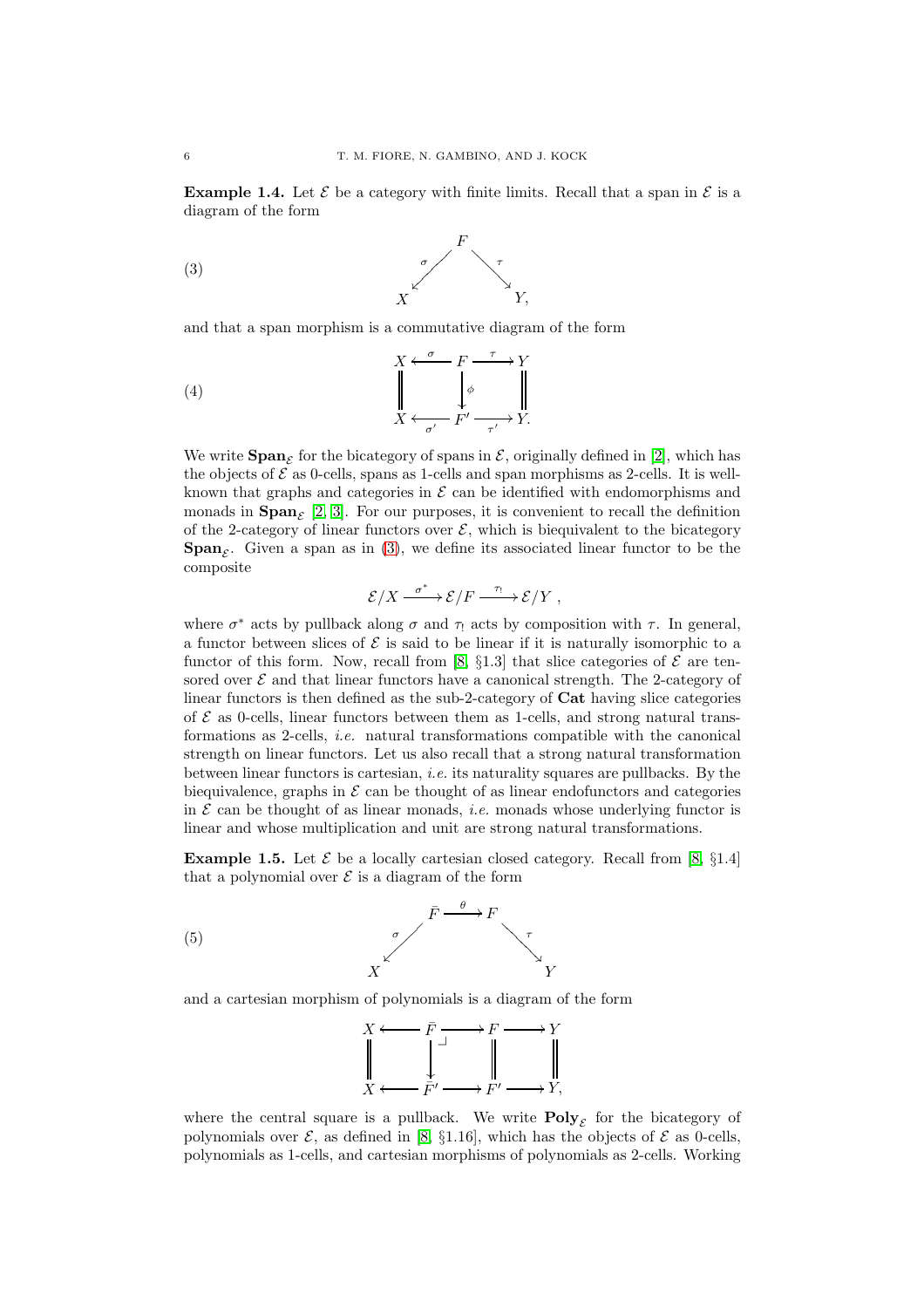in the internal logic of  $\mathcal{E}$ , for a polynomial as in [\(5\)](#page-5-1) we may represent an element  $f \in F$  as an arrow

$$
f:(x_i \mid i \in I) \to y\,,
$$

where  $I =_{def} \theta^{-1}(f)$ , the family  $(x_i | i \in I)$  is defined by letting  $x_i =_{def} \sigma(i)$ , for  $i \in I$ , and  $y =_{def} \tau(f)$ . Thus, we think of the set I as the arity of the arrow f. The biequivalence between the bicategory of spans and the 2-category of linear functors extends to a biequivalence between the bicategory of polynomials and the 2-category of polynomial functors [\[8,](#page-29-10) Theorem 2.17], as we now proceed to recall. For a polynomial as in [\(5\)](#page-5-1), the polynomial functor associated to it is defined as the composite

$$
\mathcal{E}/X \xrightarrow{\sigma^*} \mathcal{E}/\bar{F} \xrightarrow{\theta_*} \mathcal{E}/F \xrightarrow{\tau_!} \mathcal{E}/Y ,
$$

where  $\theta_*$  is the right adjoint to the pullback functor  $\theta^*$ . A functor between slices of  $\mathcal E$  is said to be polynomial if it is naturally isomorphic to a functor of this form. Like linear functors, polynomial functors have a canonical strength and so we can define the 2-category of polynomial functors as the sub-2-category of Cat having slices of  $\mathcal E$  as 0-cells, polynomial functors as 1-cells and cartesian strong natural transformations as 2-cells. The biequivalence between  $\text{Poly}_{\mathcal{E}}$  and the 2category of polynomial functors allows us to identify endomorphisms and monads in Poly<sub>c</sub> with polynomial endofunctors and polynomial monads on slices of  $\mathcal{E}$ , respectively, where by a polynomial monad we mean a monad whose underlying endofunctor is polynomial and whose multiplication and unit are cartesian strong natural transformations.

Let us also recall from [\[19\]](#page-29-8) that a locally cartesian closed category  $\mathcal E$  is said to have W-types if every polynomial endofunctor  $P : \mathcal{E} \to \mathcal{E}$  has an initial algebra, called the W-type of the functor. Note that a polynomial functor  $P : \mathcal{E} \to \mathcal{E}$  has to be represented by a diagram as in  $(5)$  in which both X and Y are the terminal object of  $\mathcal E$  and hence is competely determined by the map  $\theta$ . The category-theoretic notion of a W-type is a counterpart of the notion of a type of wellfounded trees, originally introduced by Martin-Löf within his dependent type theory  $[20]$ . As shown in [\[7,](#page-29-9) Theorem 12], if  $\mathcal E$  has disjoint coproducts, the assumption of W-types is sufficient to show that, for all  $X \in \mathcal{E}$ , every polynomial endofunctor  $P : \mathcal{E}/X \rightarrow$  $\mathcal{E}/X$  has an initial algebra. For further material and references on polynomial functors, see [\[8\]](#page-29-10) and its bibliography.

Proposition [1.6](#page-6-0) provides the horizontal part of Proposition [3.8.](#page-19-2) Item (i) in its statement refers to the notion of a pretopos with parametrized list objects, for which we invite the reader to refer to [\[18\]](#page-29-7).

## <span id="page-6-0"></span>Proposition 1.6.

- *(i) If*  $\mathcal{E}$  *is a pretopos with parametrized list objects, the bicategory*  $\mathbf{Span}_{\mathcal{E}}$  *admits the construction of free monads.*
- *(ii) If* E *is a locally cartesian closed category with disjoint coproducts and W-types, the bicategory*  $\text{Poly}_{\mathcal{F}}$  *admits the construction of free monads.*

*Proof.* We begin by proving (ii). We exploit the biequivalence between the bicategory of polynomials and the 2-category of polynomial functors. Let  $Q : \mathcal{E}/Y \rightarrow$  $\mathcal{E}/Y$  be a polynomial endofunctor. We show that there is a polynomial monad  $Q^*:\mathcal{E}/Y \to \mathcal{E}/Y$  and a cartesian strong natural transformation  $\iota: Q \to Q^*$  that satisfy the universal property in item (ii) of Theorem [1.1.](#page-3-1) By [\[7,](#page-29-9) Theorem 12], the assumption that  $\mathcal E$  has W-types implies that the forgetful functor  $U: Q$ -alg  $\rightarrow \mathcal E/Y$ has a left adjoint. We let  $Q^* : \mathcal{E}/Y \to \mathcal{E}/Y$  be the monad resulting from the adjunction. The monad  $Q^* : \mathcal{E}/Y \to \mathcal{E}/Y$  is polynomial by [\[8,](#page-29-10) Theorem 4.5].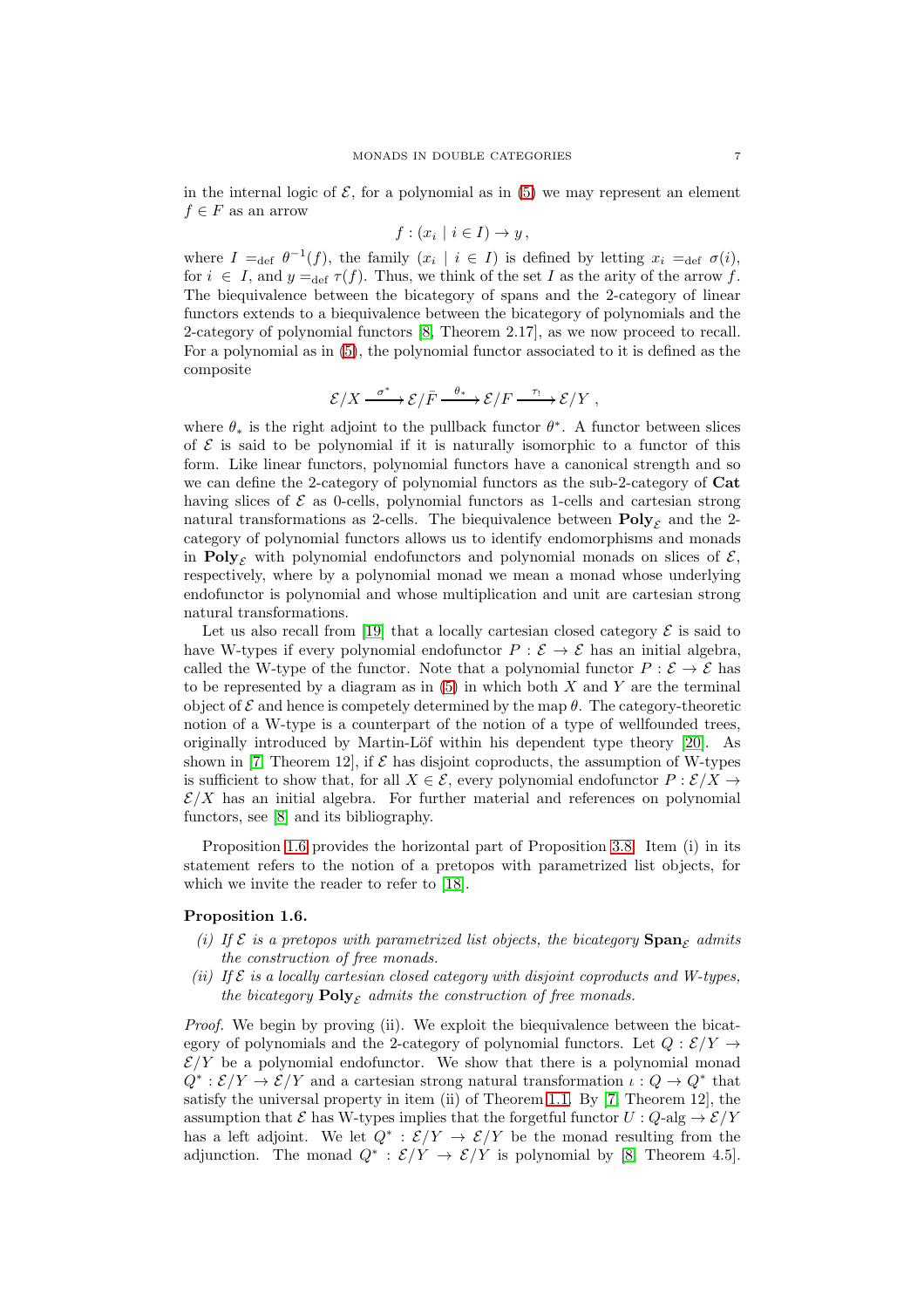If  $Q : \mathcal{E}/Y \to \mathcal{E}/Y$  is represented by the polynomial



then  $Q^* : \mathcal{E}/Y \to \mathcal{E}/Y$  is represented by the polynomial

<span id="page-7-1"></span>(7) 
$$
\overline{Q}^* \xrightarrow{\theta_{Q^*}} Q^* \xrightarrow{\gamma}
$$

where the object  $Q^*$  in [\(7\)](#page-7-1) is described in the internal logic of  $\mathcal E$  as the set of wellfounded trees of profile Q, *i.e.* trees built up from identities and formal composites of the arrows in Q. The map  $\theta_{Q^*}$  in [\(7\)](#page-7-1) describes the arities of the arrows in  $Q^*$ in the evident way. The inclusion of the arrows in  $Q$  into those in  $Q^*$  is part of a diagram

(8) 
$$
\begin{array}{ccc}\n & Y \longleftarrow & \bar{Q} \xrightarrow{\theta_Q} Q \longrightarrow Y \\
 & \downarrow & \downarrow & \downarrow \\
 Y \longleftarrow & \bar{Q}^* \xrightarrow{\theta_{Q^*}} Q^* \longrightarrow Y,\n\end{array}
$$

which represents the required cartesian strong natural transformation  $\iota: Q \to Q^*$ . A direct verification shows that the left adjoint to  $U: Q$ -alg  $\rightarrow \mathcal{E}/Y$  maps an object A to the Q-algebra with underlying object  $Q^*A$  and structure map  $\nu_A$ :  $QQ^*A \to Q^*A$ , where  $\nu_{Q^*}: QQ^* \to Q^*$  is defined as in [\(2\)](#page-3-2). To conclude the proof of item (ii) it is sufficient to observe that, for  $X \in \mathcal{E}$ , the category  $Q$ -alg<sub>X</sub> is equivalent to the category of polynomial functors  $F : \mathcal{E}/X \to \mathcal{E}/Y$  equipped with a cartesian strong natural transformation  $\phi$  :  $QF \to F$ .

The proof of item (i) is similar, except that polynomial functors are replaced by linear functors. In this case, the assumption of W-types can be replaced by that of parametrized list objects, which suffice to prove the existence of the left adjoint to the forgetful functor  $U: Q$ -alg  $\rightarrow \mathcal{E}/Y$  and that the resulting monad  $Q^* : \mathcal{E}/Y \to \mathcal{E}/Y$  is linear. This is because linear endofunctors (respectively, linear monads) are just graphs (respectively, categories) internal to  $\mathcal{E}$ , and, as shown in [\[18,](#page-29-7) Proposition 7.3], the assumption of parametrized list objects guarantees the existence of the free category on a graph in  $\mathcal{E}$ .

If  $\mathcal E$  is a locally cartesian closed pretopos with W-types, then it has list objects and these are parametrized since we are in a cartesian closed category. Hence, such a category satisfies the hypotheses of both item (i) and item (ii) of Proposition [1.6.](#page-6-0) In this case, the construction of the free monad for polynomial endofunctors generalizes the construction of the free monad for linear endofunctors.

#### 2. Monads in a double category

<span id="page-7-0"></span>Notation and preliminaries. We assume readers to be familiar with the basic concepts of the theory of double categories (see [\[4\]](#page-29-17) for the original reference and [\[6,](#page-29-18) [10,](#page-29-19) [11\]](#page-29-20) for modern accounts) and limit ourselves to introducing some notation and recalling some basic notions. For a double category  $\mathbb{C}$ , we write Obj<sub>C</sub> for its class of objects, Hor<sub>C</sub> for its class of horizontal arrows, Ver<sub>C</sub> for its class of vertical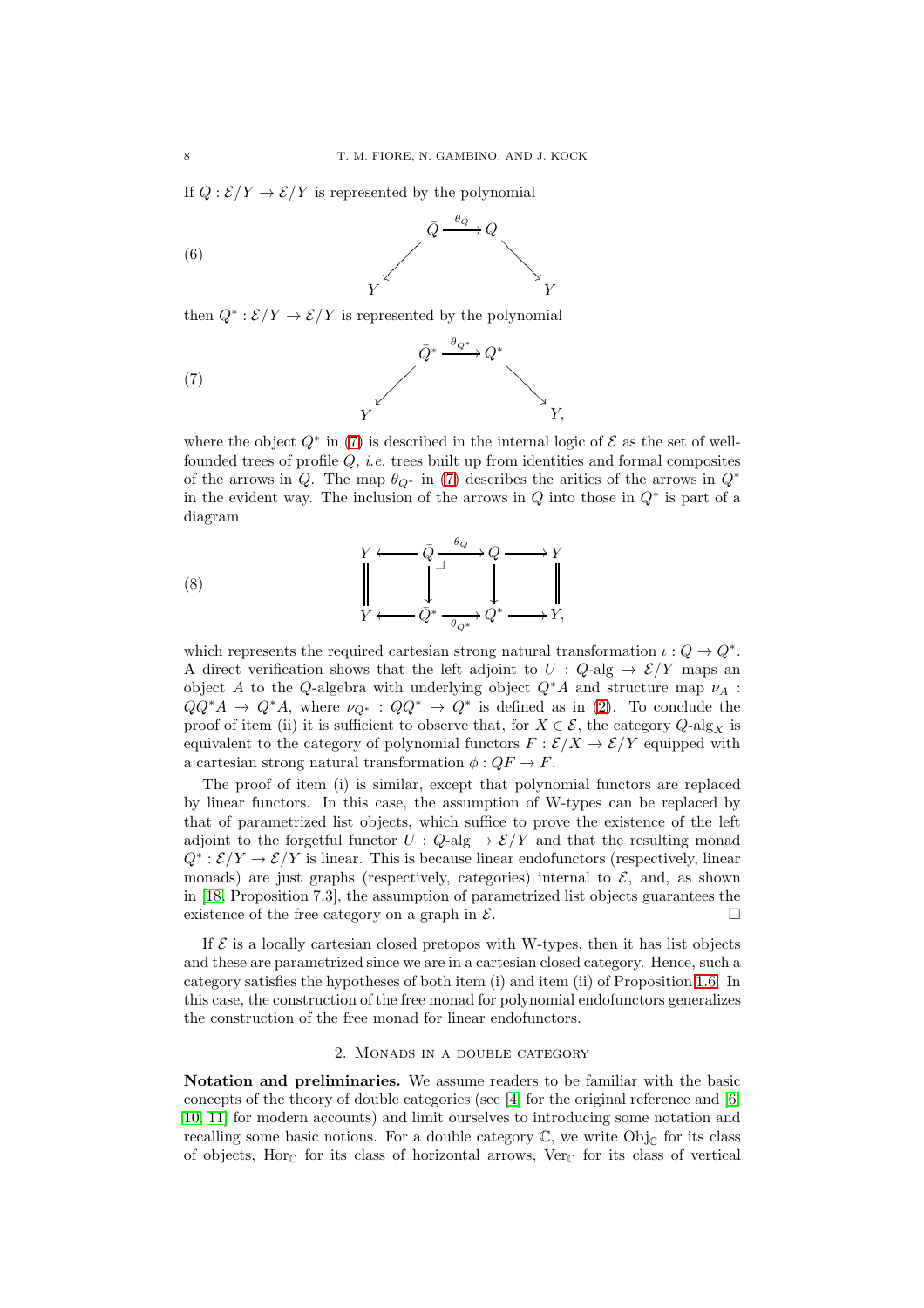arrows and  $Sq_{\mathbb{C}}$  for its class of squares. We write  $\mathbb{C}_0$  for the category of objects and vertical arrows and  $\mathbb{C}_1$  for the category of horizontal arrows and squares. We allow horizontal composition to be associative and unital up to coherent invertible squares rather than strictly. For the sake of readability, however, we shall work as if horizontal composition were strict, as allowed by [\[10,](#page-29-19) Theorem 7.5]. Typically, a square will be written as follows:

(9) 
$$
X \xrightarrow{F} Y
$$

$$
u \downarrow \alpha \qquad \downarrow v
$$

$$
X' \xrightarrow{F'} Y'.
$$

Identity squares will be written without a label, as follows:

<span id="page-8-0"></span>
$$
\begin{array}{ccc}\nX & \xrightarrow{F} & Y & X \longrightarrow X \\
\parallel & & & & \\
X & \xrightarrow{F} & Y, & & X \longrightarrow X'.\n\end{array}
$$

For a double category  $\mathbb{C}$ , its horizontal 2-category  $\mathcal{H}_{\mathbb{C}}$  is defined as follows: the 0-cells are the objects of  $\mathbb{C}$ , the 1-cells are the horizontal arrows of  $\mathbb{C}$  and the 2-cells are the squares of the form

$$
X \xrightarrow{F} Y
$$
  
\n
$$
\begin{array}{c}\n\downarrow \\
\downarrow \\
X \xrightarrow{F'} Y.\n\end{array}
$$

The notions of horizontal adjunction and vertical adjunction between double categories can be defined using the general notion of an adjunction in a 2-category [\[14\]](#page-29-21). A horizontal adjunction is an adjunction in the 2-category of double categories, double functors and horizontal natural transformations; vertical adjunctions are defined analogously, replacing horizontal natural transformations with vertical ones [\[10\]](#page-29-19).

**Example 2.1.** Let  $\mathcal{E}$  be a category with finite limits. With a minor abuse of notation, we write  $\text{Span}_{\mathcal{E}}$  also for the double category of spans in  $\mathcal{E}$ , which has objects of  $\mathcal E$  as objects, spans as horizontal arrows, maps of  $\mathcal E$  as vertical arrows and diagrams of the form



as squares. Note that the horizontal bicategory of this double category is exactly the bicategory of spans in  $\mathcal E$  defined in Example [1.4.](#page-5-2)

**Example 2.2.** Let  $\mathcal{E}$  be a locally cartesian closed category. With another abuse of notation, we write  $\text{Poly}_{\mathcal{E}}$  also for the double category of polynomials over  $\mathcal{E}$ , which has the objects of  $\mathcal E$  as objects, polynomials as horizontal arrows, maps of  $\mathcal E$ as vertical arrows and diagrams of the form

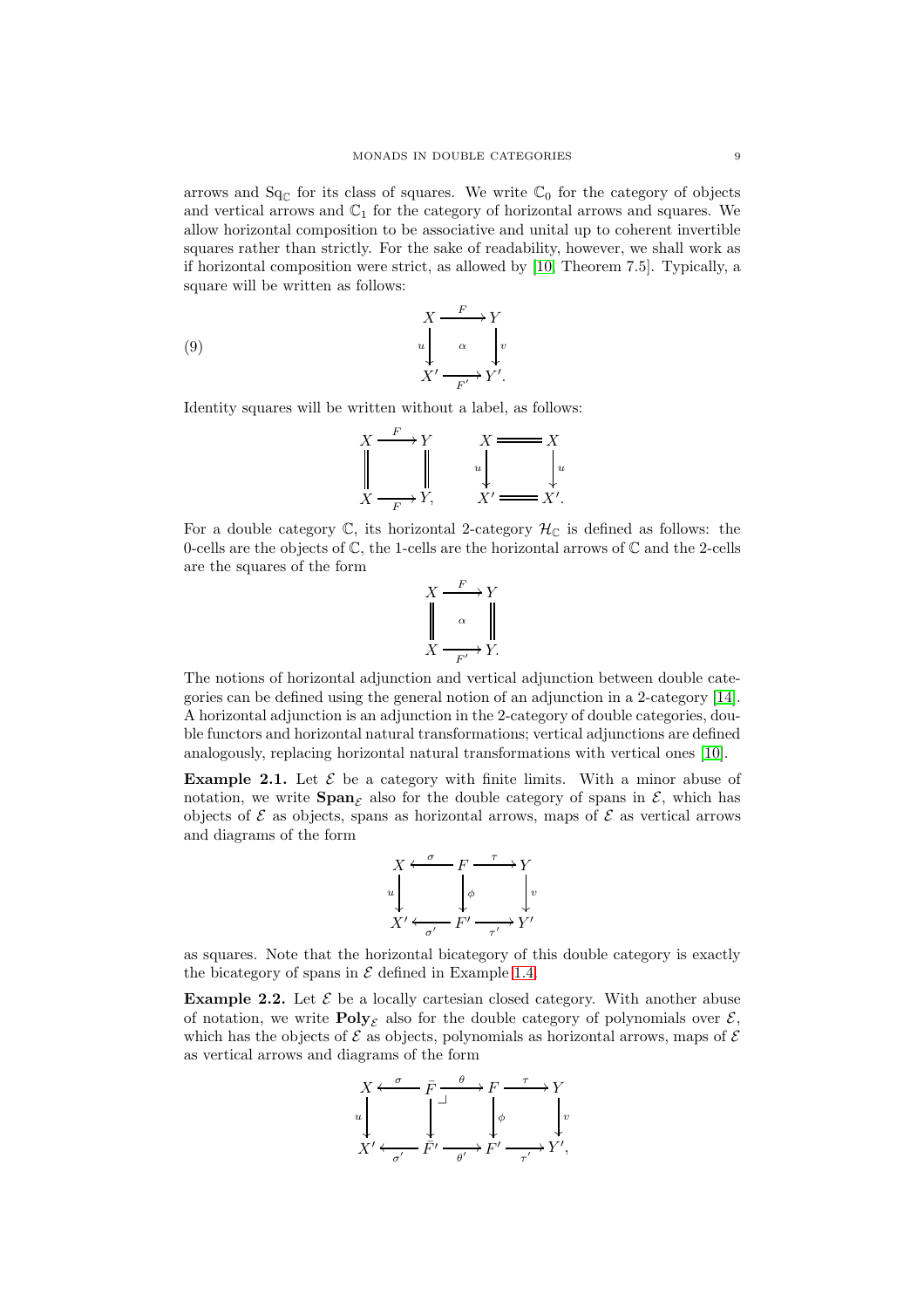where the central square is a pullback, as squares. The bicategory of polynomials defined in Example [1.5](#page-5-3) is the horizontal bicategory of this double category.

The double categories of endomorphisms and monads. Below, we define the double category  $Mnd(\mathbb{C})$  of monads in a double category  $\mathbb{C}$ . After giving the definition, we explain how it generalizes the definition of the 2-category  $Mnd(\mathcal{K})$ of monads in a 2-category  $K$ . In view of our applications, we begin by introducing the double category  $End(\mathbb{C})$  of endomorphisms in a double category  $\mathbb{C}$ .

**Definition 2.3.** Let  $\mathbb C$  be a double category.

- (i) A *horizontal endomorphism* is a pair  $(X, P)$  consisting of an object X and a horizontal arrow  $P: X \to X$ . Since we consider only horizontal endomorphisms, we refer to them simply as endomorphisms.
- (ii) A *horizontal endomorphism map*  $(F, \phi) : (X, P) \to (Y, Q)$  consists of a horizontal arrow  $F: X \to Y$  and a square

$$
X \xrightarrow{F} Y \xrightarrow{Q} Y
$$
  
\n
$$
\downarrow \qquad \phi \qquad \qquad \parallel
$$
  
\n
$$
X \xrightarrow{P} X \xrightarrow{F} Y.
$$

(iii) A *vertical endomorphism map*  $(u, \bar{u}) : (X, P) \to (X', P')$  consists of a vertical arrow  $u: X \to X'$  and a square

$$
X \xrightarrow{\quad P \quad} X
$$
  
\n
$$
u \downarrow \quad \bar{u} \quad \downarrow u
$$
  
\n
$$
X' \xrightarrow{\quad P'} X'.
$$

(iv) An *endomorphism square*

$$
(X, P) \xrightarrow{(F, \phi)} (Y, Q)
$$
  
\n
$$
(u, \bar{u}) \downarrow \alpha \qquad \qquad (v, \bar{v})
$$
  
\n
$$
(X', P') \xrightarrow{(F', \phi')} (Y', Q')
$$

is a square

$$
X \xrightarrow{F} Y
$$
  
\n
$$
u \downarrow \alpha \qquad \downarrow v
$$
  
\n
$$
X' \xrightarrow{F'} Y'
$$

satisfying the condition

$$
\begin{array}{ccc}\nX & \longrightarrow & Y & \longrightarrow & Y & \longrightarrow & Y & \longrightarrow & Y \\
\parallel & \phi & \parallel & & \downarrow & & \downarrow & & \downarrow & \downarrow & \downarrow & \\
X & \longrightarrow & X & \longrightarrow & Y & \longrightarrow & Y & \longrightarrow & Y' & \downarrow & \\
\downarrow & & \bar{u} & \downarrow & \alpha & \downarrow & & \parallel & \phi' & \parallel \\
X' & \longrightarrow & X' & \longrightarrow & Y' & & X' & \longrightarrow & X' & \longrightarrow & Y'.\n\end{array}
$$

We write  $\text{End}(\mathbb{C})$  for the double category of endomorphisms, horizontal endomorphism maps, vertical endomorphism maps and endomorphism squares. We omit the straightforward verification that  $End(\mathbb{C})$  is indeed a double category.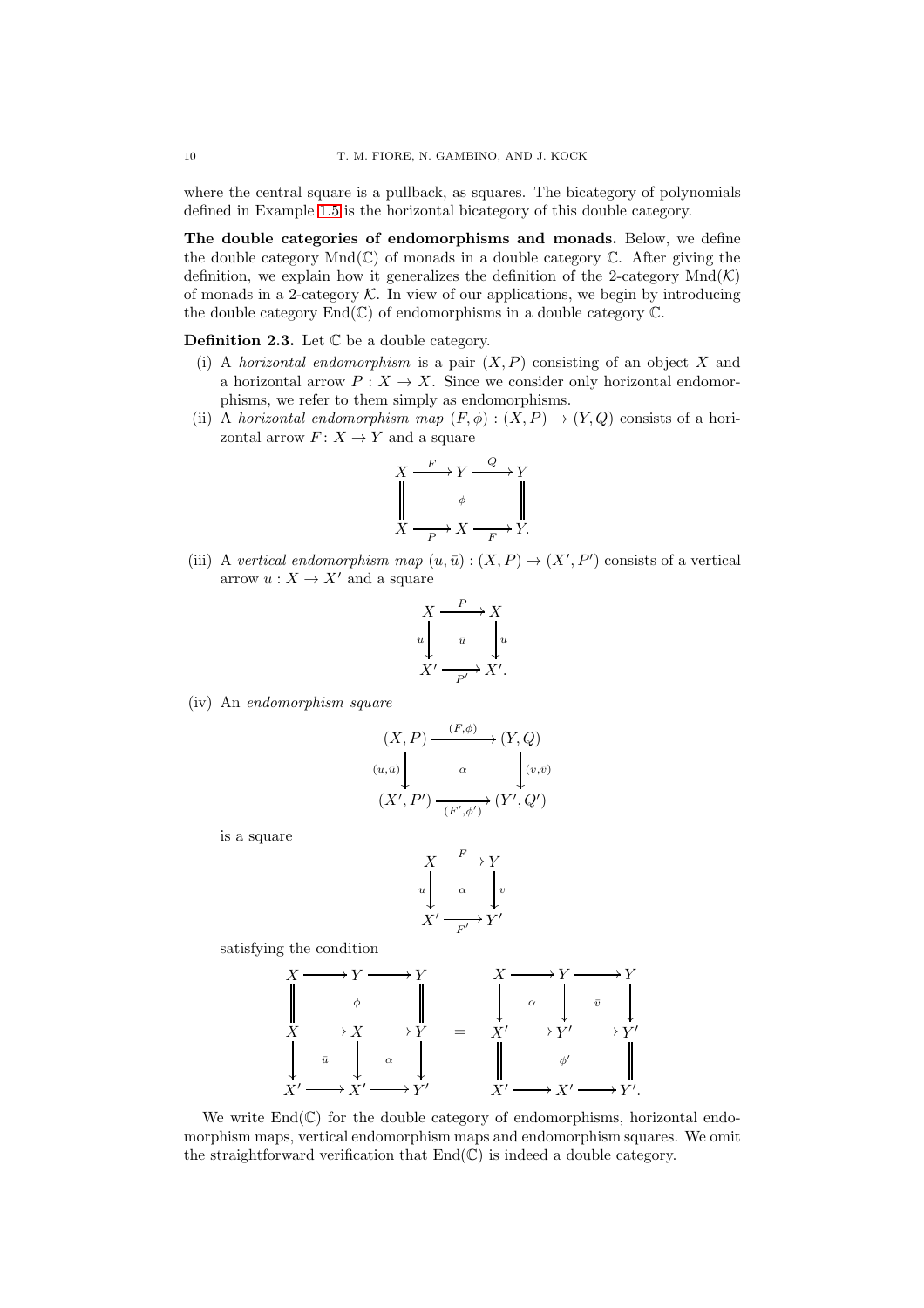<span id="page-10-0"></span>**Definition 2.4.** Let  $\mathbb C$  be a double category.

(i) A *monad* is an endomorphism  $(X, P)$  equipped with squares



satisfying the associativity law



and the unit laws



As before, we refer to a monad as above by mentioning only its underlying endomorphism  $(X, P)$ .

(ii) A *horizontal monad map*  $(F, \phi) : (X, P) \to (Y, Q)$  is a horizontal endomorphism map between the underlying endomorphisms satisfying the following conditions:

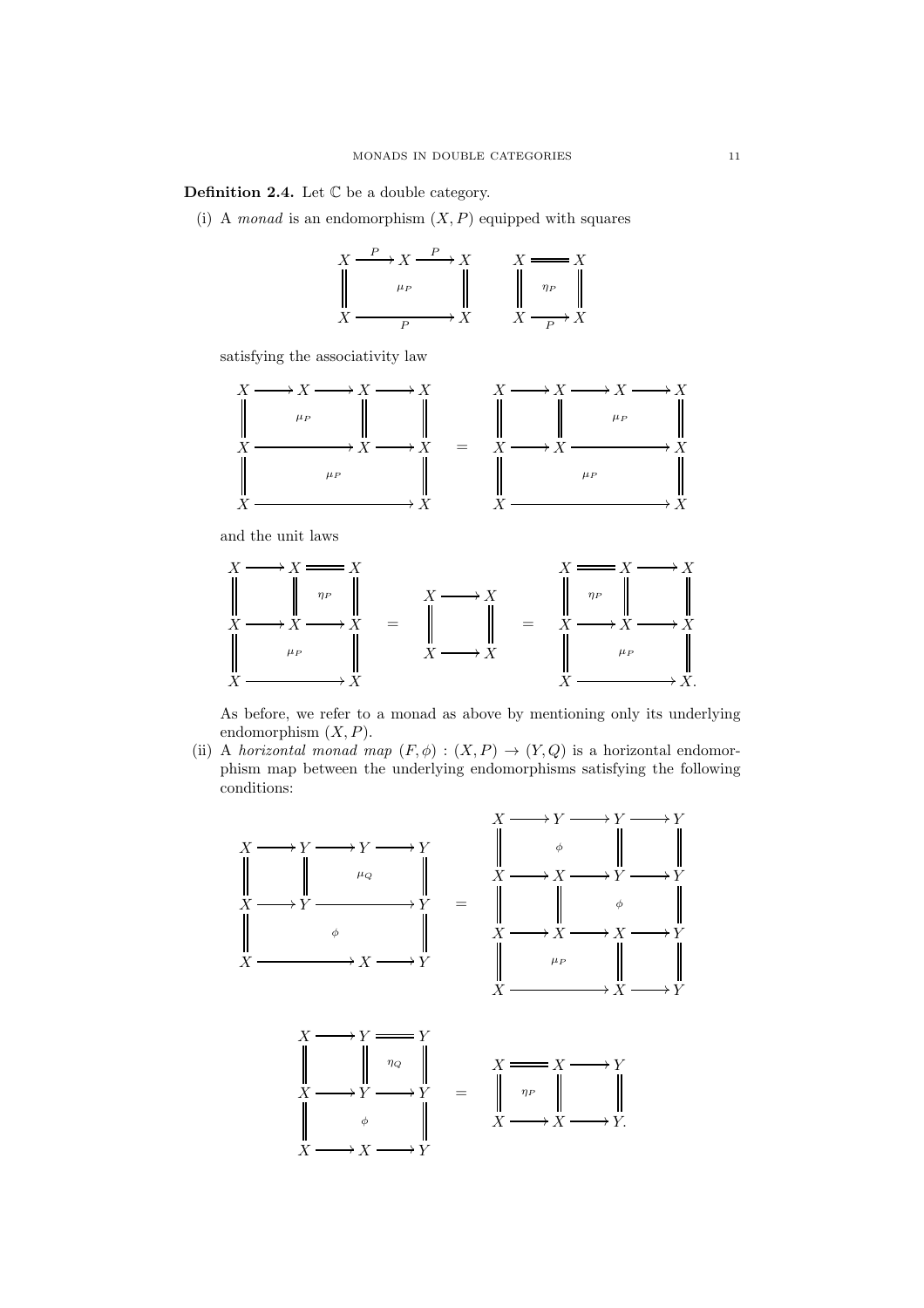(iii) A *vertical monad map*  $(u, \bar{u}) : (X, P) \to (X', P')$  is a vertical endomorphism map between the underlying endomorphisms satisfying the following conditions:



(iv) A *monad square* is an endomorphism square between the underlying endomorphism maps.

We write  $Mnd(\mathbb{C})$  for the double category of monads, horizontal monad maps, vertical monad maps and monad squares; again, it is straightforward to check that  $Mnd(\mathbb{C})$  is a double category. Before giving examples, we clarify the relationship between our definitions and those in [\[23\]](#page-29-0).

**Remark 2.5.** Let K be a 2-category and consider the double category  $\mathbb{H}(\mathcal{K})$ , that has  $K$  as its horizontal 2-category and only identity 1-cells as vertical arrows. Monads in  $K$  are the same as monads in  $\mathbb{H}(\mathcal{K})$  and monad maps in  $\mathcal K$  are the same as horizontal monad maps in  $\mathbb{H}(\mathcal{K})$ . Finally, monad 2-cells in  $\mathcal K$  are the same as monad squares in  $\mathbb{H}(\mathcal{K})$  of the special form

$$
(X, P) \xrightarrow{(F, \phi)} (Y, Q)
$$
  
\n
$$
(X, P) \xrightarrow{\alpha} (\mathbb{F}', \phi') (Y, Q).
$$

In particular, the horizontal 2-category of  $Mnd(\mathbb{H}(\mathcal{K}))$  is the 2-category  $Mnd(\mathcal{K})$ of [\[23\]](#page-29-0). As we explain in the following examples, the presence of non-trivial vertical arrows in a double category allows us to describe important mathematical structures as vertical monad maps.

**Example 2.6.** Let  $\mathcal{E}$  be a category with finite limits. The category  $\mathbf{Grph}_{\mathcal{E}}$  of graphs and graph morphisms internal to  $\mathcal E$  can be identified with the category of endomorphisms and vertical endomorphism maps in the double category  $\text{Span}_{\mathcal{E}}$ , while the category  $\text{Cat}_{\mathcal{E}}$  of categories and functors internal to  $\mathcal E$  can be identified with the category of monads and vertical monad maps in  $\text{Span}_{\mathcal{E}}$ . We see here an example of the benefits of considering monads in a double category rather than in a 2-category: while categories can be seen as monads in the bicategory of spans in  $\mathcal{E}$ , functors between categories are not the same as monad maps in that bicategory.

**Example 2.7.** Let  $\mathcal{E}$  be a locally cartesian closed category with finite disjoint coproducts and W-types. We write  $\mathbf{PolyEnd}_{\mathcal{E}}$  for the category of endomorphisms and vertical endomorphism maps in the double category  $\text{Poly}_{\mathcal{E}}$  and write  $\text{PolyMnd}_{\mathcal{E}}$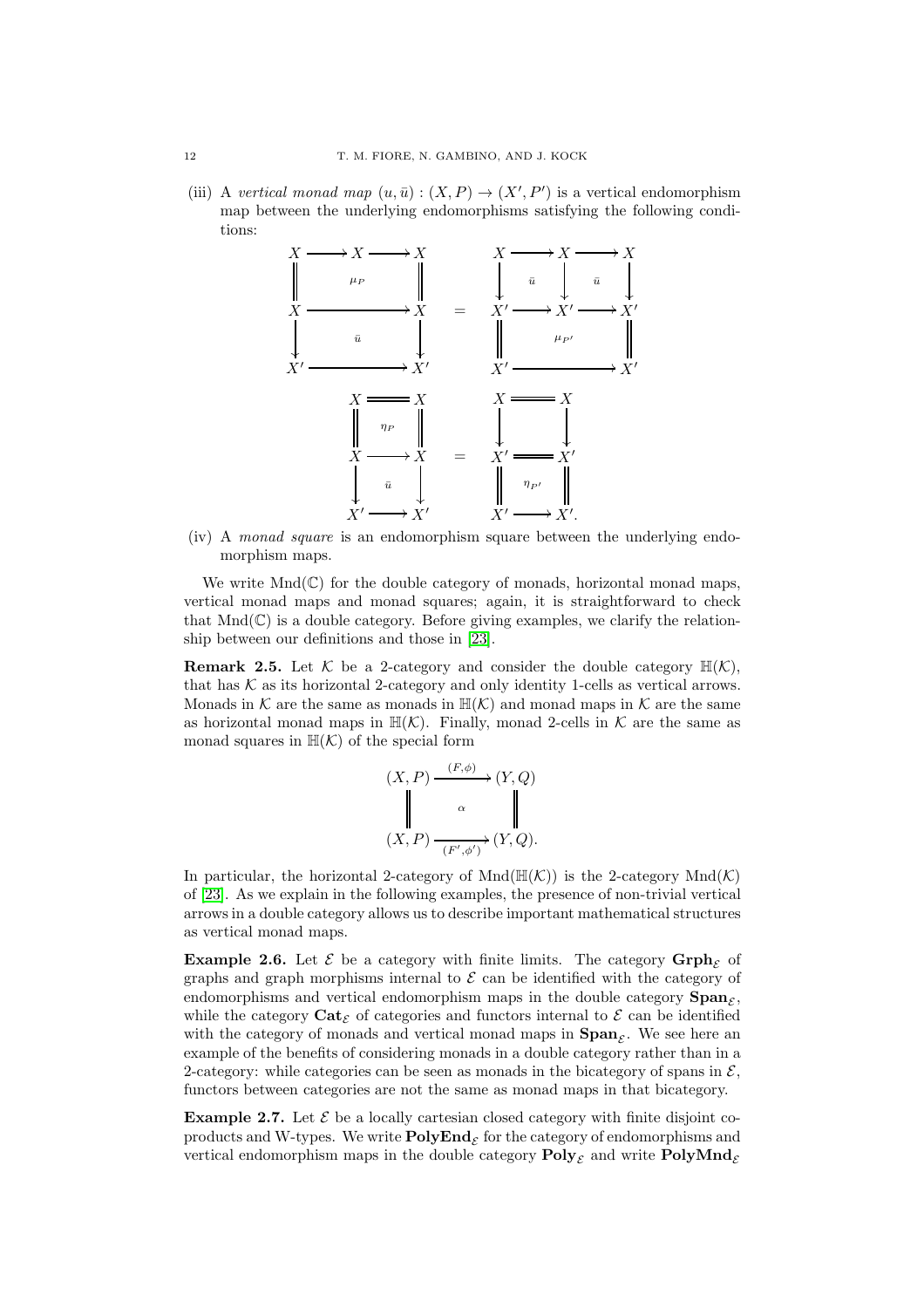for the category of monads and vertical monad maps in  $\text{Poly}_{\mathcal{E}}$ . If  $M: \mathcal{E} \to \mathcal{E}$  is the free monoid monad in  $\mathcal E$  (which exists by the assumptions on  $\mathcal E$ ), then there is a double category  $\text{PolyEnd}_{\mathcal{E}}/M$  whose objects are endomorphisms with a vertical endomorphism map to  $M$ . This is the double category of  $M$ -spans in the sense of [\[3\]](#page-29-15) and [\[17\]](#page-29-3), while  $\text{PolyMnd}_{\mathcal{E}}$  is the double category of multicategories. The free monad on an endofunctor over M is the free multicategory on an M-span. Furthermore, the vertical maps in  $\text{PolyMnd}_{\mathcal{E}}$  are the multifunctors, and hence we see again the benefits of considering monads in the double categories rather than just in 2-categories. Further variations are possible: with a polynomial monad  $T$  in the place of  $M$  we get the same result for  $T$ -spans and  $T$ -multicategories, and in the particular case where  $T$  is the identity monad, we are back to just plain categories in  $\mathcal{E}$ .

The function sending a monad  $(X, P)$  to its underlying object X extends to a double functor Und : Mnd $(\mathbb{C}) \to \mathbb{C}$  and the function mapping an object  $X \in \mathbb{C}$ to the identity monad  $(X, 1_X)$  extends to a double functor Inc :  $\mathbb{C} \to \text{Mnd}(\mathbb{C})$ . It is easy to check that Inc is a horizontal right adjoint to Und, essentially as in the 2-categorical formal theory of monads [\[23,](#page-29-0) Theorem 1]. The question of when C admits the construction of Eilenberg-Moore objects, that is, of when the double functor Inc has a horizontal right adjoint, will be treated in a sequel to this paper. Here, instead, we focus on the construction of free monads.

Free monads in a double category. We write  $U : \text{Mnd}(\mathbb{C}) \to \text{End}(\mathbb{C})$  for the forgetful double functor mapping a monad to its underlying endomorphism.

<span id="page-12-4"></span>Definition 2.8. A double category C is said to *admit the construction of free monads* if  $U : \text{Mnd}(\mathbb{C}) \to \text{End}(\mathbb{C})$  has a vertical left adjoint.

<span id="page-12-3"></span>**Remark 2.9.** We now make explicit what it means for a double category  $\mathbb C$  to admit the construction of free monads. By an analogue of the characterization of ordinary adjunctions in terms of universal arrows [\[16,](#page-29-11) Theorem IV.2], to give a vertical left adjoint to U amounts to giving the following data in  $(i)$ - $(iv)$  satisfying the functoriality condition in (∗).

- <span id="page-12-2"></span><span id="page-12-0"></span>(i) For every endomorphism  $(X, P)$ , a monad  $(X^*, P^*)$ .
- (ii) For every endomorphism  $(X, P)$ , a universal vertical endomorphism map

$$
(\iota_X, \iota_P) : (X, P) \to (X^*, P^*).
$$

Universality means that for each vertical endomorphism map  $(u, \bar{u})$ :  $(X, P) \rightarrow$  $(X', P')$ , where  $(X', P')$  is a monad, there exists a unique vertical monad map  $(u^{\sharp}, \bar{u}^{\sharp}) : (X^*, P^*) \to (X', P')$  such that



<span id="page-12-1"></span>(iii) For every horizontal endomorphism map  $(F, \phi)$ :  $(X, P) \rightarrow (Y, Q)$ , a horizontal monad map  $(F^*, \phi^*)$ :  $(X^*, P^*) \to (Y^*, Q^*)$ .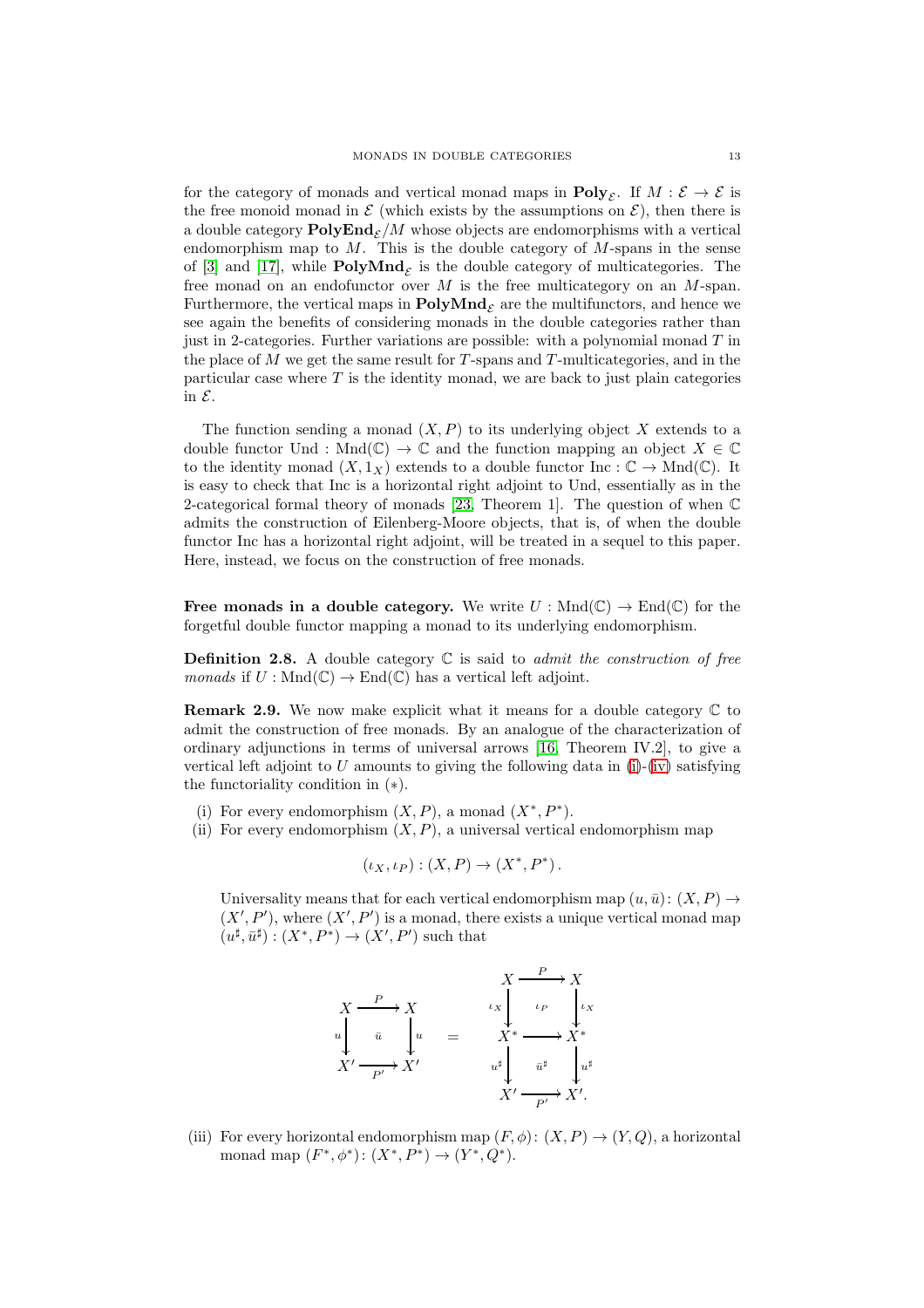(iv) For every horizontal endomorphism map  $(F, \phi) : (X, P) \to (Y, Q)$ , a universal endomorphism square

$$
(X, P) \xrightarrow{(F, \phi)} (Y, Q)
$$
  

$$
(x, \iota_P) \downarrow \iota_{(F, \phi)} \qquad \qquad \downarrow (i_Y, \iota_Q)
$$
  

$$
(X^*, P^*) \xrightarrow{(F^*, \phi^*)} (Y^*, Q^*).
$$

Universality means that for every endomorphism square

(10)  
\n
$$
(X, P) \xrightarrow{(F, \phi)} (Y, Q)
$$
\n
$$
(u, \bar{u}) \downarrow \alpha \downarrow (v, \bar{v})
$$
\n
$$
(X', P') \xrightarrow{(F', \phi')} (Y', Q'),
$$

where  $(X', P'), (Y', Q')$  are monads and  $(F, \phi') : (X', P') \rightarrow (Y', Q')$  is a horizontal monad map, there exists a unique monad square

$$
(X^*, P^*) \xrightarrow{(F^*, \phi^*)} (Y^*, Q^*)
$$

$$
(u^{\sharp}, \bar{u}^{\sharp}) \downarrow \alpha^{\sharp} \downarrow \downarrow (v^{\sharp}, \bar{v}^{\sharp})
$$

$$
(X', P') \xrightarrow{(F', \phi')} (Y', Q')
$$

such that

$$
(X, P) \xrightarrow{(F, \phi)} (Y, Q)
$$
  
\n
$$
(u, \bar{u}) \downarrow \alpha
$$
  
\n
$$
(X', P') \xrightarrow{(F, \phi)} (Y, Q)
$$
  
\n
$$
(u, \bar{u}) \downarrow \alpha
$$
  
\n
$$
(X', P') \xrightarrow{(F', \phi')} (Y', Q')
$$
  
\n
$$
(u^{\sharp}, \bar{u}^{\sharp}) \downarrow \alpha^{\sharp}
$$
  
\n
$$
(X', P') \xrightarrow{(F', \phi')} (Y', Q')
$$
  
\n
$$
(u^{\sharp}, \bar{u}^{\sharp}) \downarrow \alpha^{\sharp}
$$
  
\n
$$
(X', P') \xrightarrow{(F', \phi')} (Y', Q').
$$

(∗) The assignments in [\(i\)](#page-12-0) and [\(iii\)](#page-12-1) give a functor

$$
(-)^*:\left(\mathrm{Obj}_{\mathrm{End}(\mathbb{C})}\,,\mathrm{Hor}_{\mathrm{End}(\mathbb{C})}\right)\to\left(\mathrm{Obj}_{\mathrm{Mnd}(\mathbb{C})}\,,\mathrm{Hor}_{\mathrm{Mnd}(\mathbb{C})}\right)
$$

and the assignments in [\(ii\)](#page-12-2) and [\(iv\)](#page-13-0) give a functor

<span id="page-13-1"></span> $\iota: (\mathrm{Obj}_{\mathrm{End}(\mathbb{C})}, \mathrm{Hor}_{\mathrm{End}(\mathbb{C})}) \to (\mathrm{Ver}_{\mathrm{End}(\mathbb{C})}, \mathrm{Sq}_{\mathrm{End}(\mathbb{C})}).$ 

Note that the data and the universality in [\(ii\)](#page-12-2) actually follow from the data and the universality in [\(iv\)](#page-13-0) by taking  $(F, \phi)$  to be the horizontal identity on an endomorphism  $(X, P)$ .

A necessary condition for  $U : \text{Mnd}(\mathbb{C}) \to \text{End}(\mathbb{C})$  to have a vertical left adjoint is that its vertical part

(11) 
$$
U_0: \text{Mnd}(\mathbb{C})_0 \to \text{End}(\mathbb{C})_0
$$

has a left adjoint. Indeed, this is precisely what items [\(i\)](#page-12-0) and [\(ii\)](#page-12-2) of Remark [2.9](#page-12-3) amount to. Here,  $End(\mathbb{C})_0$  denotes the category of endomorphisms and vertical endomorphism maps and  $Mnd(\mathbb{C})_0$  denotes the category of monads and vertical monad maps.

<span id="page-13-0"></span>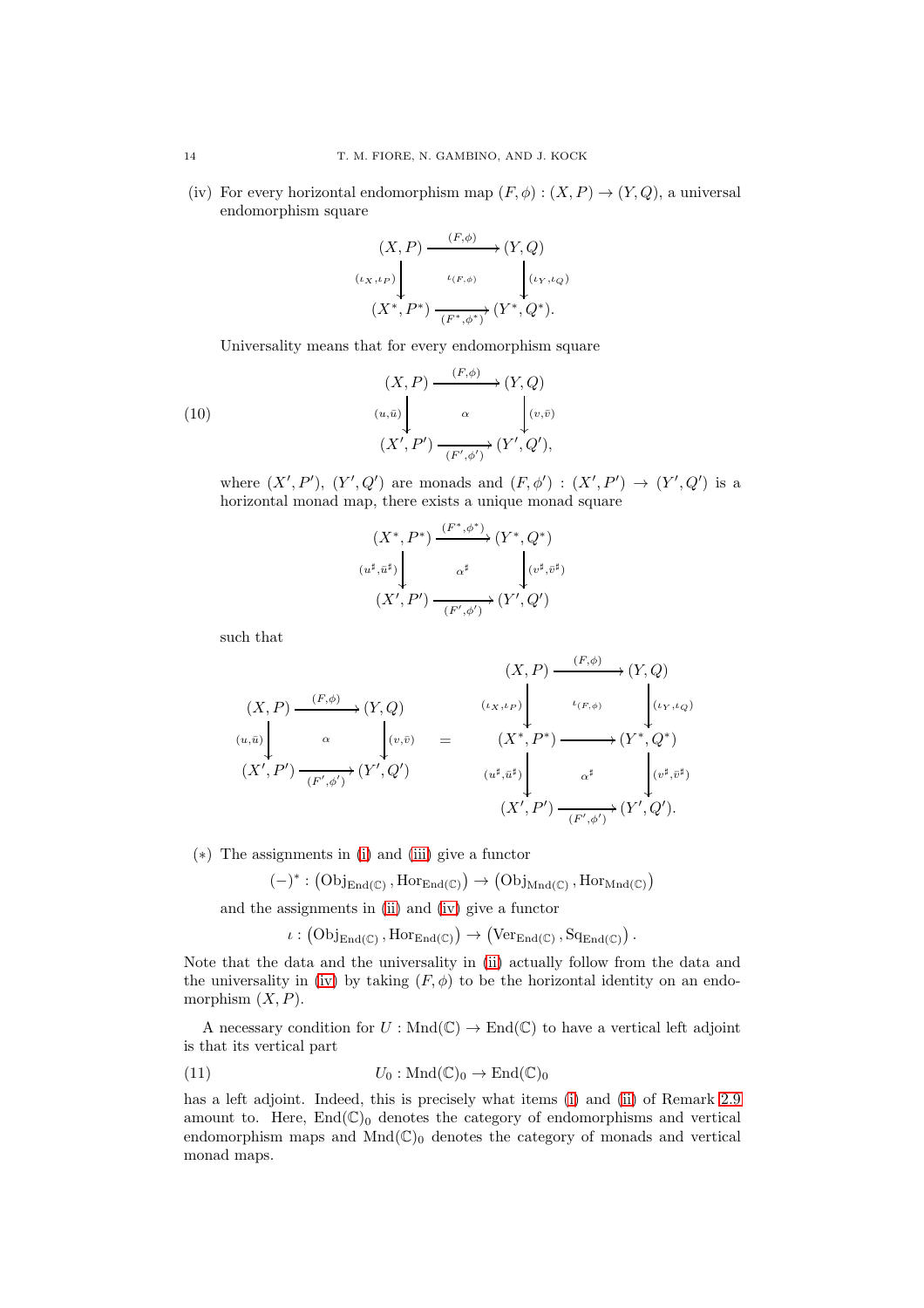**Example 2.10.** Let  $\mathcal{E}$  be a category with finite limits. The functor in [\(11\)](#page-13-1) for the double category  $\text{Span}_{\mathcal{E}}$  is the forgetful functor  $U_0$  :  $\text{Cat}_{\mathcal{E}} \to \text{Grph}_{\mathcal{E}}$  mapping a category in  $\mathcal E$  to its underlying graph.

**Example 2.11.** Let  $\mathcal E$  be a locally cartesian closed category. The functor in [\(11\)](#page-13-1) for the double category  ${\bf Poly}_\mathcal{E}$  is the forgetful functor  $U_0: {\bf PolyMnd}_\mathcal{E} \to {\bf PolyEnd}_\mathcal{E}$ mapping a polynomial monad to its underlying endofunctor.

# 3. Monads in a framed bicategory

<span id="page-14-0"></span>We now proceed to establish some properties of the double category  $Mnd(\mathbb{C})$ under the assumption that  $\mathbb C$  is a framed bicategory, leading to our main theorem (Theorem [3.7](#page-19-0) below), which provides conditions for  $\mathbb C$  to admit the construction of free monads. We begin by recalling from [\[21\]](#page-29-5) the definition of a framed bicategory and some useful facts.

**Framed bicategories.** For a double category  $\mathbb{C}$ , the functor

$$
(\partial_0, \partial_1) : \mathbb{C}_1 \to \mathbb{C}_0 \times \mathbb{C}_0 ,
$$

mapping a horizontal arrow  $F: X \to Y$  to  $(X, Y)$  and a square as in [\(9\)](#page-8-0) to  $(u, v)$ :  $(X,Y) \to (X',Y')$ , is a Grothendieck fibration if and only if it is a Grothendieck opfibration [\[21,](#page-29-5) Theorem 4.1]. When these conditions hold, the double category  $\mathbb C$ is said to be a framed bicategory [\[21,](#page-29-5) Definition 4.2]. As explained in [\[21,](#page-29-5) Ex-amples 4.4] and [\[8,](#page-29-10) Proposition 3.6], the double categories  $\text{Span}_{\mathcal{E}}$  and  $\text{Poly}_{\mathcal{E}}$  are framed bicategories.

<span id="page-14-1"></span>Lemma 3.1 (Shulman). *If* C *is a framed bicategory, for every vertical arrow*  $u: X \to X'$  there exist horizontal arrows  $u_! : X \to X'$  and  $u^* : X' \to X$  to*gether with squares*

$$
\begin{array}{ccc}\nX \xrightarrow{u_1} X' & X' \xrightarrow{u^*} X & X \xrightarrow{X} X & X \xrightarrow{X} X \\
u & \alpha_u & \parallel & \beta_u & \downarrow u & \lambda_u \\
X' \xrightarrow{X'} & X' \xrightarrow{X'} & X' \xrightarrow{u^*} X & X \xrightarrow{u_1} X'\n\end{array}
$$

*satisfying the equalities*



*and*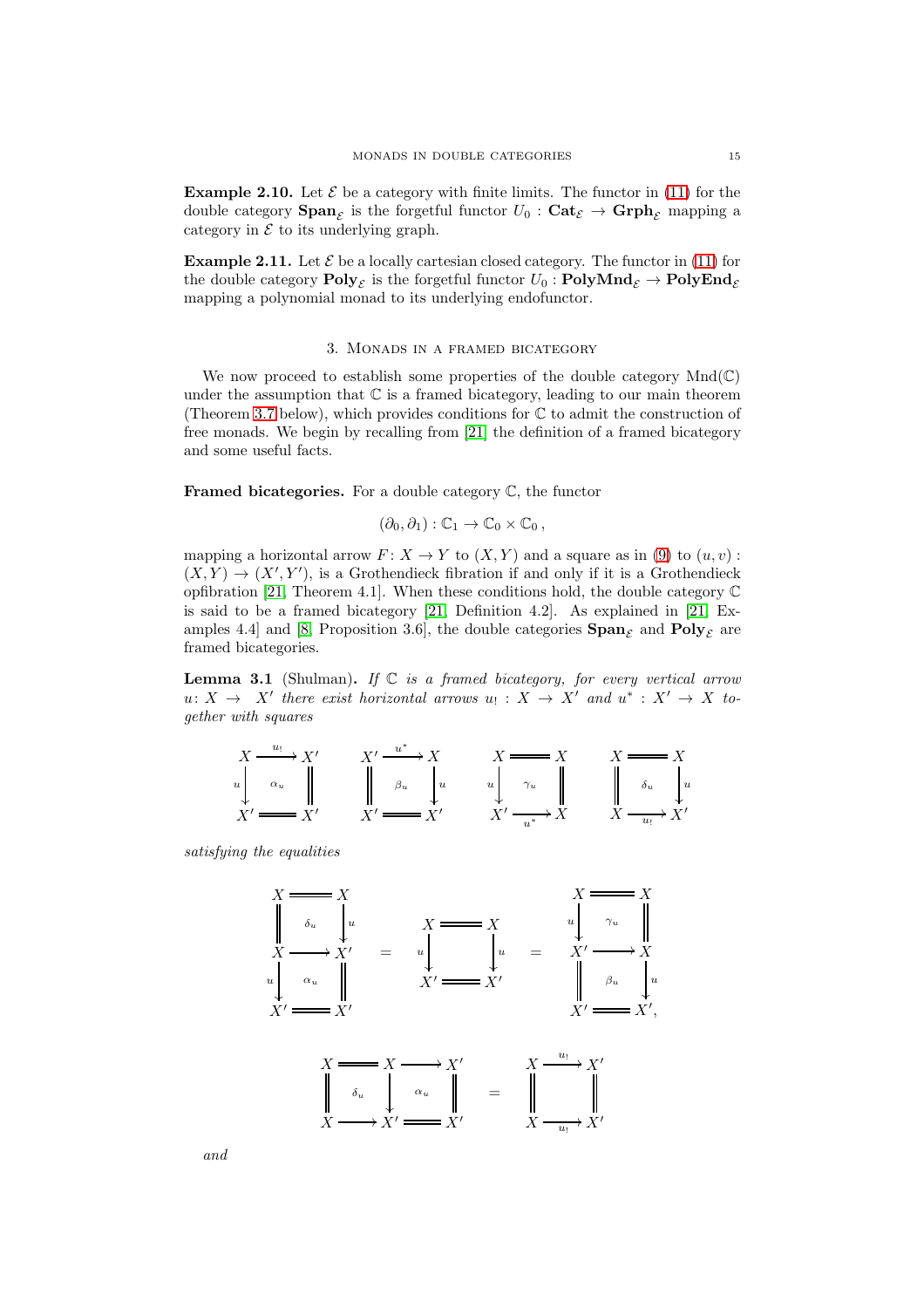

*Proof.* See [\[21,](#page-29-5) Theorem 4.1]. □

Lemma [3.1](#page-14-1) can be expressed equivalently by saying that every vertical arrow  $u$ in  $\mathbb C$  has an orthogonal companion  $u_!$  and an orthogonal adjoint  $u^*$  in the terminology of [\[11\]](#page-29-20).

<span id="page-15-0"></span>**Lemma 3.2** (Shulman). Let  $\mathbb C$  be a framed bicategory. Let  $u : X \to X'$  be a vertical *arrow in* C*. If we define*



*then the following versions of the triangle identities hold:*



*Proof.* See [\[21,](#page-29-5) Proposition 5.3]. □

**Monads in framed bicategories.** Let  $\mathbb C$  be a double category. We have the diagram

<span id="page-15-1"></span>

*and*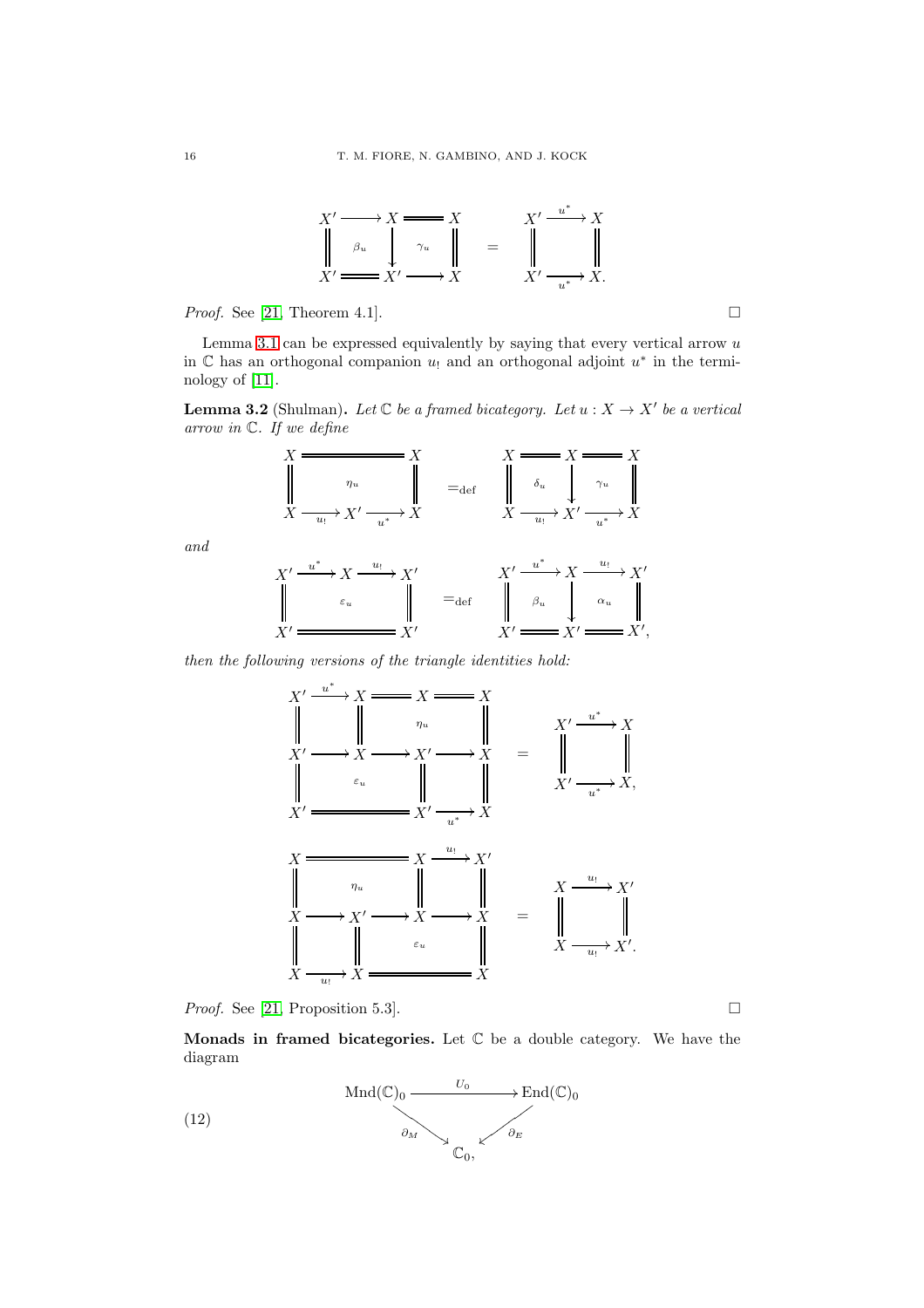where  $\partial_E$  and  $\partial_M$  send an endomorphism and a monad, respectively, to their underlying object and  $U_0$  is the vertical part of the forgetful double functor  $U$  of Definition [2.8.](#page-12-4)

Proposition 3.3. *If* C *is a framed bicategory, the functors*

$$
\partial_E : \text{End}(\mathbb{C})_0 \to \mathbb{C}_0, \quad \partial_M : \text{Mnd}(\mathbb{C})_0 \to \mathbb{C}_0
$$

*are Grothendieck fibrations and the functor*  $U_0$ : Mnd $(\mathbb{C})_0 \rightarrow$  End $(\mathbb{C})_0$  *is a fibered functor relatively to these fibrations.*

*Proof.* Writing  $\Delta: \mathbb{C}_0 \to \mathbb{C}_0 \times \mathbb{C}_0$  for the diagonal functor, the functor  $\partial_E$  fits into the pullback diagram



We then have that  $\partial_E$  is a Grothendieck fibration since it is a pullback of  $(\partial_0, \partial_1)$ , which is a Grothendieck fibration by the hypothesis that  $\mathbb C$  is a framed bicategory. Using Lemmas [3.1](#page-14-1) and [3.2,](#page-15-0) we can define explicitly a base change operation for the Grothendieck fibration  $\partial_E$ , as follows. Let  $u: X \to X'$  be a map in  $\mathbb{C}_0$  and  $(X', P')$ an endomorphism in  $\mathbb{C}$ . The base change of  $(X', P')$  along u is defined to be the endomorphism  $(X, P)$ , where  $P: X \to X$  is the composite

$$
X \xrightarrow{u_!} X' \xrightarrow{P'} X' \xrightarrow{u^*} X .
$$

The required cartesian morphism from  $(X, P)$  to  $(X', P')$  in End $(\mathbb{C})_0$  (*i.e.* the cartesian lift of u) is given by the vertical endomorphism map  $(u, \bar{u}) : (X, P) \rightarrow$  $(X', P')$ , where  $\bar{u}$  is the square

$$
X \xrightarrow{u_!} X' \xrightarrow{P'} X' \xrightarrow{u^*} X
$$
  
\n
$$
u \downarrow \alpha_u \qquad \qquad u \qquad \qquad \downarrow \qquad \beta_u \qquad \downarrow u
$$
  
\n
$$
X' \xrightarrow{P'} X' \xrightarrow{P'} X' \xrightarrow{H''} X'.
$$

The verification of the required universal property is straightforward.

To show that  $\partial_M$  is a Grothendieck fibration, we first observe that if  $(X', P')$  is a monad, then  $(X, P)$  inherits a monad structure: its multiplication is the square

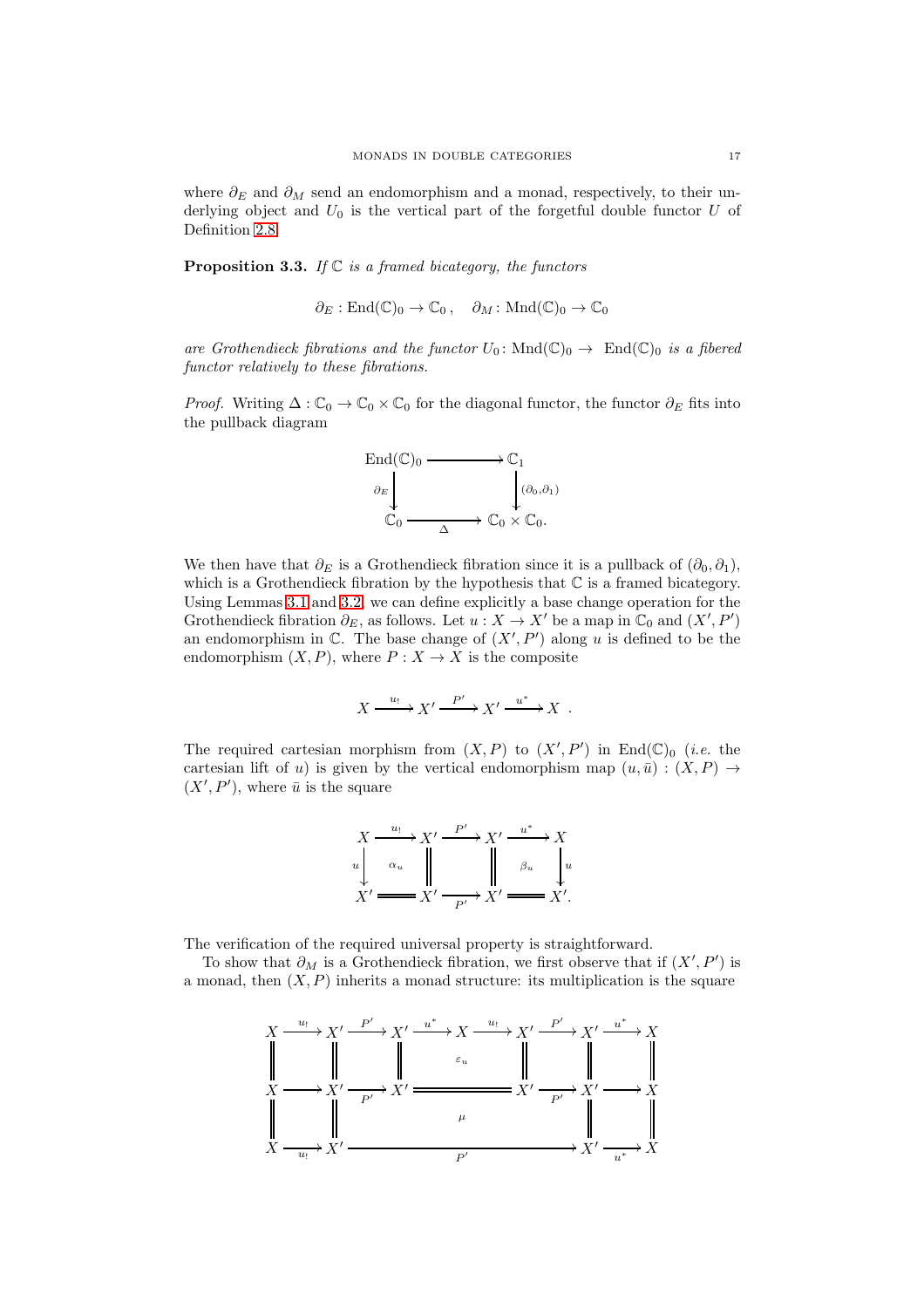and its unit is the square



The monad axioms are easily verified. Now it only remains to verify that the cartesian lift  $(u, \bar{u})$  is a vertical monad map and that it is cartesian for  $\partial_M$ . This verification is straightforward, using Lemmas [3.1](#page-14-1) and [3.2.](#page-15-0) This also shows that  $U_0$ is fibered as claimed.  $\square$ 

<span id="page-17-0"></span>**Lemma 3.4.** Let  $(X, P)$  and  $(X', P')$  be endomorphisms in a framed bicategory  $\mathbb{C}$ . *There is a bijection between vertical endomorphism maps*  $(u, \bar{u}) : (X, P) \rightarrow (X', P')$ and horizontal endomorphism maps of the form  $(u^*,\phi) : (X',P') \to (X,P)$ , which *restricts to a bijection between vertical monad maps and horizontal monad maps* when  $(X, P)$  and  $(X', P')$  are monads.

*Proof.* For a vertical endomorphism map  $(u, \bar{u}) : (X, P) \rightarrow (X', P')$ , define the horizontal endomorphism map  $(u^*, \phi_u) : (X', P') \to (X, P)$  by letting  $\phi_u$  be the square

$$
X' \xrightarrow{u^*} X \xrightarrow{P} X
$$
  
\n
$$
\downarrow \qquad \phi_u \qquad \qquad \downarrow \qquad \Rightarrow X' \xrightarrow{u^*} X \xrightarrow{P} X \xrightarrow{X'}
$$
  
\n
$$
X' \xrightarrow{u^*} X' \xrightarrow{u^*} X
$$
  
\n
$$
X' \xrightarrow{u^*} X' \xrightarrow{u^*} X'
$$
  
\n
$$
X' \xrightarrow{u^*} X' \xrightarrow{u^*} X.
$$

In the other direction, given a horizontal endomorphism map  $(u^*, \phi) : (X', P') \to (X, P)$ , define the vertical endomorphism map  $(u, \bar{u}_{\phi}) : (X, P) \to (X', P')$  by letting  $\bar{u}_{\phi}$  be the square



Using Lemma [3.1,](#page-14-1) it is possible to show that these functions are mutually inverse, that  $(u^*, \phi_u)$  is a horizontal monad map if  $(u, \bar{u})$  is a vertical monad map, and that  $(u, \bar{u}_{\phi})$  is a vertical monad map if  $(u^*, \phi)$  is a horizontal monad map.

Let us point out that the bijection defined in the proof of Lemma [3.4](#page-17-0) is an example of a cofolding in the sense of [\[5,](#page-29-22) Definition 3.16].

Free monads in a framed bicategory. We now consider the construction of free monads in a framed bicategory  $\mathbb C$ . Since the functor  $U_0$  in [\(12\)](#page-15-1) is fibered, a sufficient condition for it to have a left adjoint is that each of its fibers has a left adjoint. In this case, the free monad on an endomorphism  $(X, P)$  has the form  $(X, P^*)$  and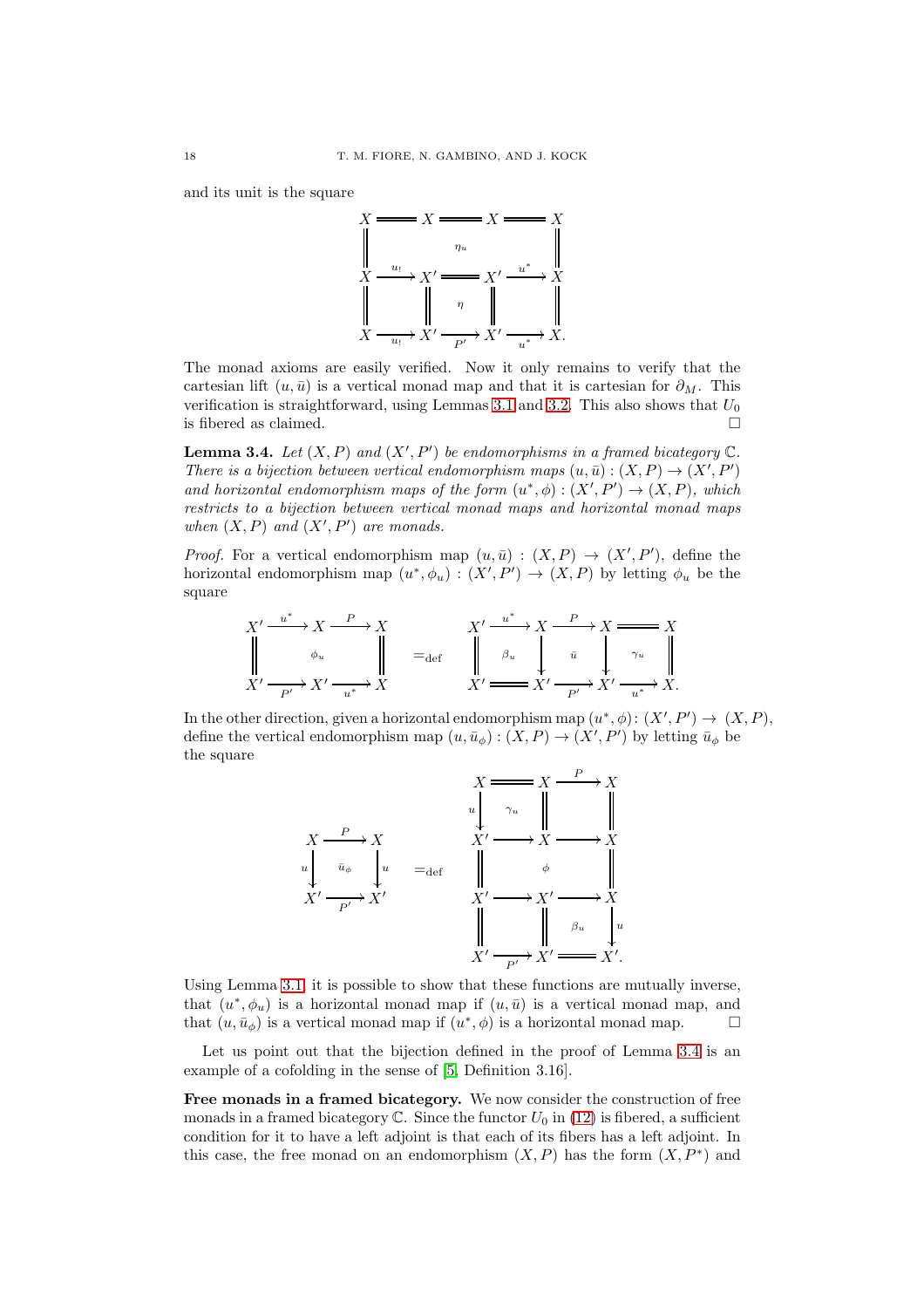the component of the unit  $(\iota_X, \iota_P) : (X, P) \to (X, P^*)$  is a vertical endomorphism map of the form  $(1_X, \iota_P) : (X, P) \to (X, P^*)$ , where  $\iota_P$  is a square of the form

$$
X \xrightarrow{\begin{array}{c} P \\ \downarrow P \\ \downarrow P \\ X \xrightarrow{\begin{array}{c} \downarrow P \\ \downarrow P^* \end{array}} X.
$$

The universal property in the fiber asserts that for every endomorphism square of the form

$$
\begin{array}{ccc}\nX & \xrightarrow{P} & X \\
\parallel & \alpha & \parallel \\
X & \xrightarrow{P'} & X,\n\end{array}
$$

where  $(X, P')$  is a monad, there exists a unique monad square of the form



such that

$$
X \xrightarrow{P} X
$$
\n
$$
\begin{array}{ccc}\n & X \xrightarrow{P} X \\
\downarrow \alpha & \downarrow \\
X \xrightarrow{P'} X\n\end{array} = \begin{array}{ccc}\n & X \xrightarrow{P} X \\
 & \downarrow \downarrow \\
X \xrightarrow{P'} X.\n\end{array}
$$

The universal property in the fiber implies a more general universal property, with respect to general monads (and not just monads with X as underlying object) and general vertical endomorphism maps (and not just the special ones considered above), as in item [\(ii\)](#page-12-2) of Remark [2.9.](#page-12-3) Note, however, that the left adjoint to  $U_0$ constructed from the left adjoints to its fibers need not be a fibered left adjoint, since the so-called Beck-Chevalley conditions are not necessarily satisfied [\[12,](#page-29-23) §1.8].

**Example 3.5.** Let us consider the framed bicategory  $\text{Span}_{\mathcal{E}}$  associated to a category  $\mathcal E$  with finite limits. The diagram in [\(12\)](#page-15-1) becomes



where  $\partial_E$  sends a graph to its object of vertices and  $\partial_M$  sends a small category to its object of objects. Since  $\text{Span}_{\mathcal{E}}$  is a framed bicategory, the preceding remarks reduce to the familiar fact that the free category on a graph has the object of vertices of the graph as its object of objects.

**Example 3.6.** Let us consider the framed bicategory  $\text{Poly}_\mathcal{F}$  associated to a locally cartesian closed category  $\mathcal E$  with finite disjoint coproducts. For  $\text{Poly}_{\mathcal E}$ , the diagram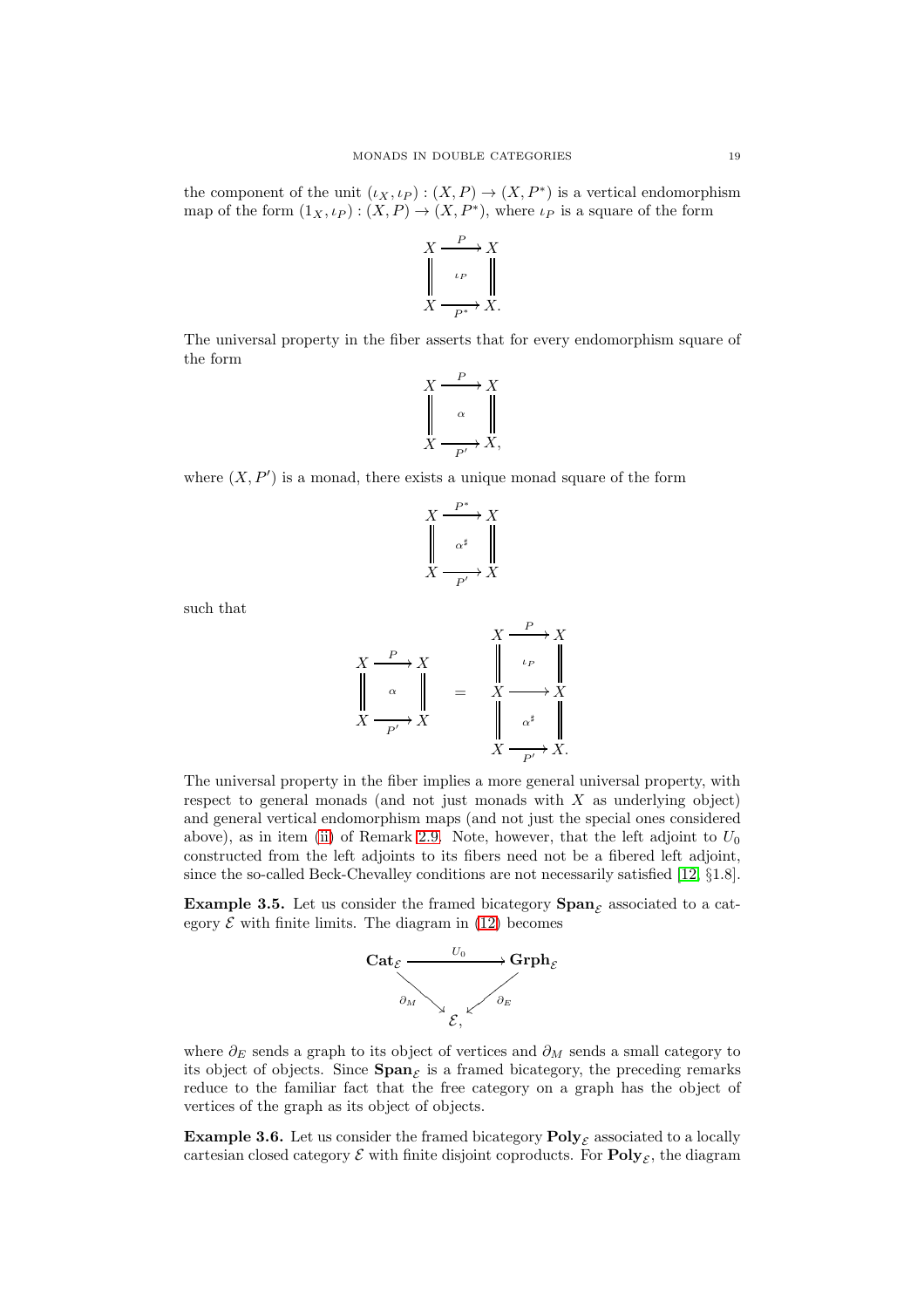in [\(12\)](#page-15-1) amounts to:



In this case, the remarks above amount to the fact, exploited in the proof of  $[8,$ Corollary 4.7], that to prove the universal property of the free monad on a polynomial endofunctor with respect to maps in  $\text{PolyEnd}_{\mathcal{E}}$ , it is sufficient to check it with respect to a special class of them.

Theorem [3.7,](#page-19-0) which is our main result, gives sufficient conditions for a framed bicategory to admit the construction of free monads, facilitating the verification of this property in our examples. Recall that, for a double category  $\mathbb{C}$ , we write  $\mathbb{C}_0$ for its category of objects and vertical arrows and  $\mathbb{C}_1$  for its category of horizontal arrows and squares.

<span id="page-19-0"></span>**Theorem 3.7.** Let  $\mathbb C$  be a framed bicategory such that the category  $\mathbb C_1$  has equalizers *and the source and target functors*  $\partial_0, \partial_1 : \mathbb{C}_1 \to \mathbb{C}_0$  *preserve them. If the horizontal 2-category of* C *has local coproducts and admits the construction of free monads, then* C *admits the construction of free monads.*

The proof of Theorem [3.7](#page-19-0) is given in Section [4.](#page-19-1) Here, instead, we apply it to our two running examples.

#### <span id="page-19-2"></span>Proposition 3.8.

- *(i)* If  $\mathcal E$  *is a pretopos with parametrized list objects, the double category*  $\text{Span}_{\mathcal E}$ *admits the construction of free monads.*
- *(ii) If* E *is a locally cartesian closed category with disjoint coproducts and W-types, the double category*  $\text{Poly}_{\mathcal{E}}$  *admits the construction of free monads.*

*Proof.* For both (i) and (ii), we apply Theorem [3.7.](#page-19-0) For (i), the hypotheses on equalizers are verified because in this case the category  $\mathbb{C}_1$  is a category of internal presheaves, in which equalizers exist and are computed pointwise. For (ii), the hypotheses on equalizers are also satisfied, since pullbacks preserve equalizers. For both items, the existence of free monads in the horizontal 2-categories is established in Proposition [1.6.](#page-6-0)

# 4. Proof of the Main Theorem

<span id="page-19-1"></span>Let  $\mathbb C$  be a double category satisfying the hypotheses of Theorem [3.7.](#page-19-0) We use the characterization of free monads in a 2-category given in Theorem [1.1](#page-3-1) to exhibit the data listed in Remark [2.9.](#page-12-3) For items [\(i\)](#page-12-0) and [\(ii\)](#page-12-2) of Remark [2.9,](#page-12-3) let  $(X, P)$  be an endomorphism. By the existence of free monads in  $\mathcal{H}_{\mathbb{C}}$ , we have a monad  $(X, P^*)$ and a square



satisfying the equivalent conditions in items (i) and (ii) of Theorem [1.1](#page-3-1) in  $\mathcal{H}_{\mathbb{C}}$ . We then obtain a vertical endomorphism map  $(1_X, \iota_P) : (X, P) \to (X, P^*)$ . We need to show that  $(1_X, \iota_P)$  enjoys the required universal property. For this, let us consider a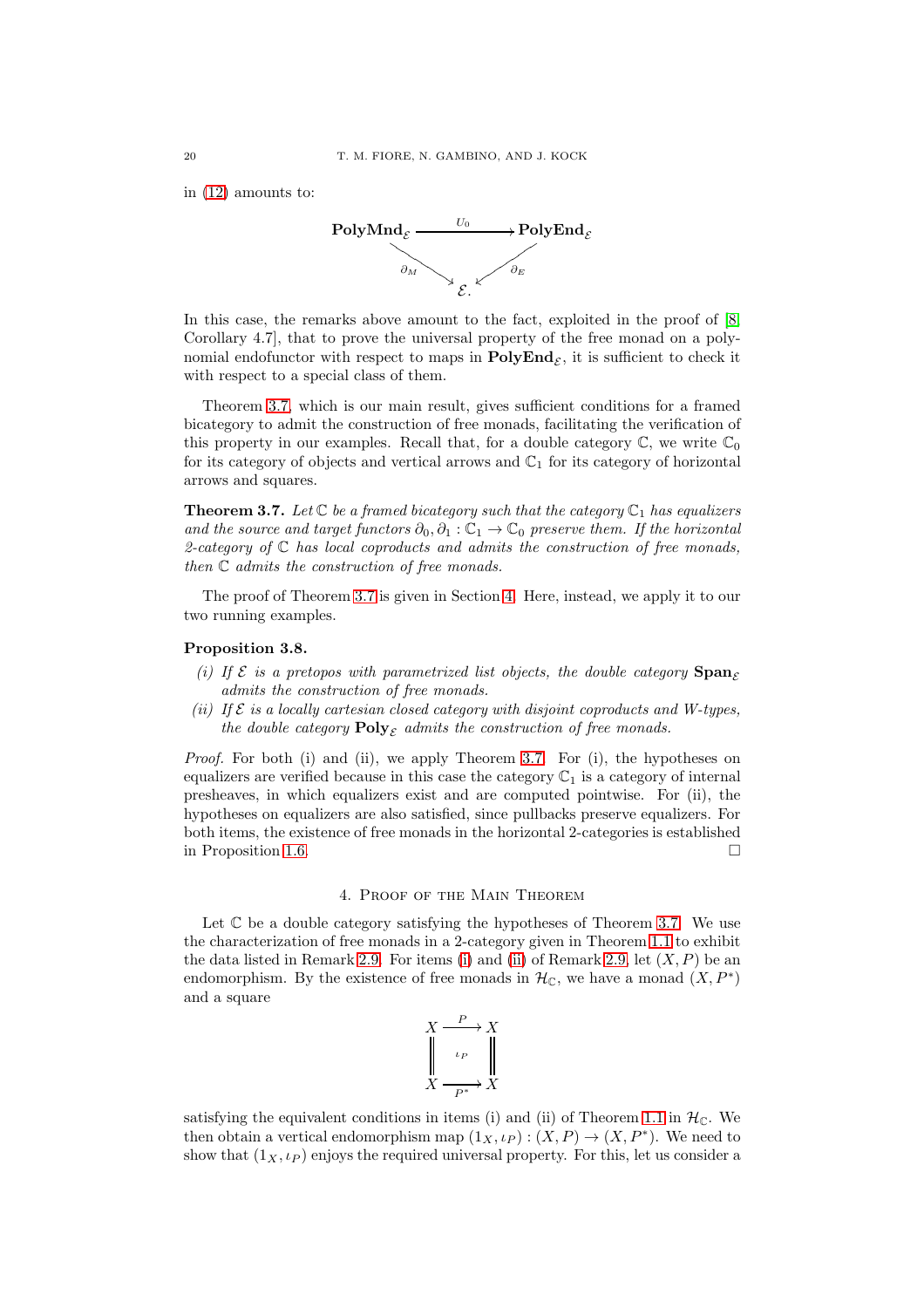vertical endomorphism map  $(u, \bar{u}) : (X, P) \to (X', P')$ , where  $(X', P')$  is a monad. Here,  $\bar{u}$  is a square of the form

$$
X \xrightarrow{P} X
$$
  
\n
$$
u \downarrow \bar{u} \qquad u
$$
  
\n
$$
X' \xrightarrow{p'} X'.
$$

By the cofolding bijection defined in the proof of Lemma [3.4,](#page-17-0) we have a horizontal endomorphism map  $(u^*, \phi_u) : (X', P') \to (X, P)$ , where  $\phi_u$  is a square of the form

$$
\begin{array}{ccc}\nX' & \xrightarrow{u^*} & X & \xrightarrow{P} & X \\
\parallel & \phi_u & & \parallel \\
X' & \xrightarrow{P'} & X' & \xrightarrow{u^*} & X.\n\end{array}
$$

By the universal property in item (i) of Theorem [1.1](#page-3-1) for  $(X, P^*)$ , there exists a unique square

$$
X' \xrightarrow{u^*} X \xrightarrow{P^*} X
$$
  

$$
\downarrow \qquad \phi_u^{\sharp} \qquad \qquad \downarrow \qquad \qquad \downarrow
$$
  

$$
X' \xrightarrow{P'} X' \xrightarrow{u^*} X
$$

such that  $(u^*, \phi_u^{\sharp}) : (X', P') \to (X, P^*)$  is a horizontal monad map and

$$
X' \xrightarrow{u^*} X \xrightarrow{P} X
$$
\n
$$
\parallel \qquad \phi_u \qquad \qquad \parallel \qquad \qquad \parallel \qquad \qquad \parallel \qquad \qquad \parallel \qquad \downarrow
$$
\n
$$
X' \xrightarrow{u^*} X' \xrightarrow{u^*} X
$$
\n
$$
\parallel \qquad \qquad \parallel \qquad \qquad \parallel \qquad \qquad \parallel
$$
\n
$$
X' \xrightarrow{p'} X' \xrightarrow{u^*} X
$$
\n
$$
\parallel \qquad \qquad \downarrow
$$
\n
$$
X' \xrightarrow{p'} X' \xrightarrow{u^*} X.
$$

Using again the cofolding bijection of Lemma [3.4,](#page-17-0) we obtain the vertical monad morphism  $(u, \bar{u}^{\sharp}) : (X, P^*) \to (X', P')$  that factors  $(u, \bar{u})$  through  $(1_X, \iota_P)$ , as required. By the definition of the bijection and Theorem [1.1,](#page-3-1) the square  $\bar{u}^{\sharp}$  satisfies the equations

<span id="page-20-0"></span>(13) 
$$
X = X
$$

$$
\begin{array}{ccc}\n & X \\
 & \uparrow \\
 & \uparrow \\
 & X \longrightarrow X \\
 & u & \downarrow \\
 & X' \longrightarrow X' \\
 & X' \longrightarrow X' \\
 & X' \longrightarrow X' \\
 & X' \longrightarrow X' \\
 & X' \longrightarrow X' \\
 & X' \longrightarrow X' \\
 & \downarrow \\
 & X' \longrightarrow X' \\
 & \downarrow \\
 & Y \longrightarrow X' \\
 & \downarrow \\
 & Y \longrightarrow X' \\
 & \downarrow \\
 & Y \longrightarrow X' \\
 & \downarrow \\
 & Y \longrightarrow X' \\
 & \downarrow \\
 & Y \longrightarrow X' \\
 & \downarrow \\
 & Y \longrightarrow X' \\
 & \downarrow \\
 & Y \longrightarrow X' \\
 & \downarrow \\
 & Y \longrightarrow X' \\
 & \downarrow \\
 & Y \longrightarrow X' \\
 & \downarrow \\
 & Y \longrightarrow X' \\
 & \downarrow \\
 & Y \longrightarrow X' \\
 & \downarrow \\
 & Y \longrightarrow X' \\
 & \downarrow \\
 & Y \longrightarrow X' \\
 & \downarrow \\
 & Y \longrightarrow X' \\
 & \downarrow \\
 & Y \longrightarrow X' \\
 & \downarrow \\
 & Y \longrightarrow X' \\
 & \downarrow \\
 & Y \longrightarrow X' \\
 & \downarrow \\
 & Y \longrightarrow X' \\
 & \downarrow \\
 & Y \longrightarrow X' \\
 & \downarrow \\
 & Y \longrightarrow X' \\
 & \downarrow \\
 & Y \longrightarrow X' \\
 & \downarrow \\
 & Y \longrightarrow X' \\
 & Y \longrightarrow X' \\
 & Y \longrightarrow X' \\
 & Y \longrightarrow X' \\
 & Y \longrightarrow X' \\
 & Y \longrightarrow X' \\
 & Y \longrightarrow X' \\
 & Y \longrightarrow X' \\
 & Y \longrightarrow X' \\
 & Y \longrightarrow X' \\
 & Y \longrightarrow X' \\
 & Y \longrightarrow X' \\
 & Y \longrightarrow X' \\
 & Y \longrightarrow X' \\
 & Y \longrightarrow X' \\
 & Y \longrightarrow X' \\
 & Y \longrightarrow X' \\
 & Y \longrightarrow X' \\
 & Y \longrightarrow X' \\
 & Y \longrightarrow X' \\
 & Y \longrightarrow X' \\
 & Y \longrightarrow X' \\
 & Y \longrightarrow X' \\
 & Y \longrightarrow X' \\
 & Y \longrightarrow X' \\
 & Y \longrightarrow X' \\
 & Y \longrightarrow X' \\
 & Y \longrightarrow X' \\
 & Y \longrightarrow X' \\
 & Y \longrightarrow X' \\
 & Y \longrightarrow X' \\
 & Y \longrightarrow X' \\
 & Y \longrightarrow X' \\
 & Y \longrightarrow X' \\
 & Y \longrightarrow X' \\
 & Y \longrightarrow X' \\
 & Y \longrightarrow X' \\
 & Y \longrightarrow X' \\
 & Y \longrightarrow X' \\
 & Y \longrightarrow X' \\
 & Y \longrightarrow X' \\
 & Y \longrightarrow X' \\
 & Y \longrightarrow X' \\
 & Y \longrightarrow X' \\
 & Y \longrightarrow X' \\
 & Y \longrightarrow X' \\
 & Y \longrightarrow X' \\
 & Y \longrightarrow X' \\
 & Y \longrightarrow X' \\
 & Y \longrightarrow X' \\
 & Y \longrightarrow X' \\
 & Y \longrightarrow X' \\
 & Y \longrightarrow X' \\
 & Y \longrightarrow X' \\
 & Y \longrightarrow X' \\
 & Y \longrightarrow X' \\
 &
$$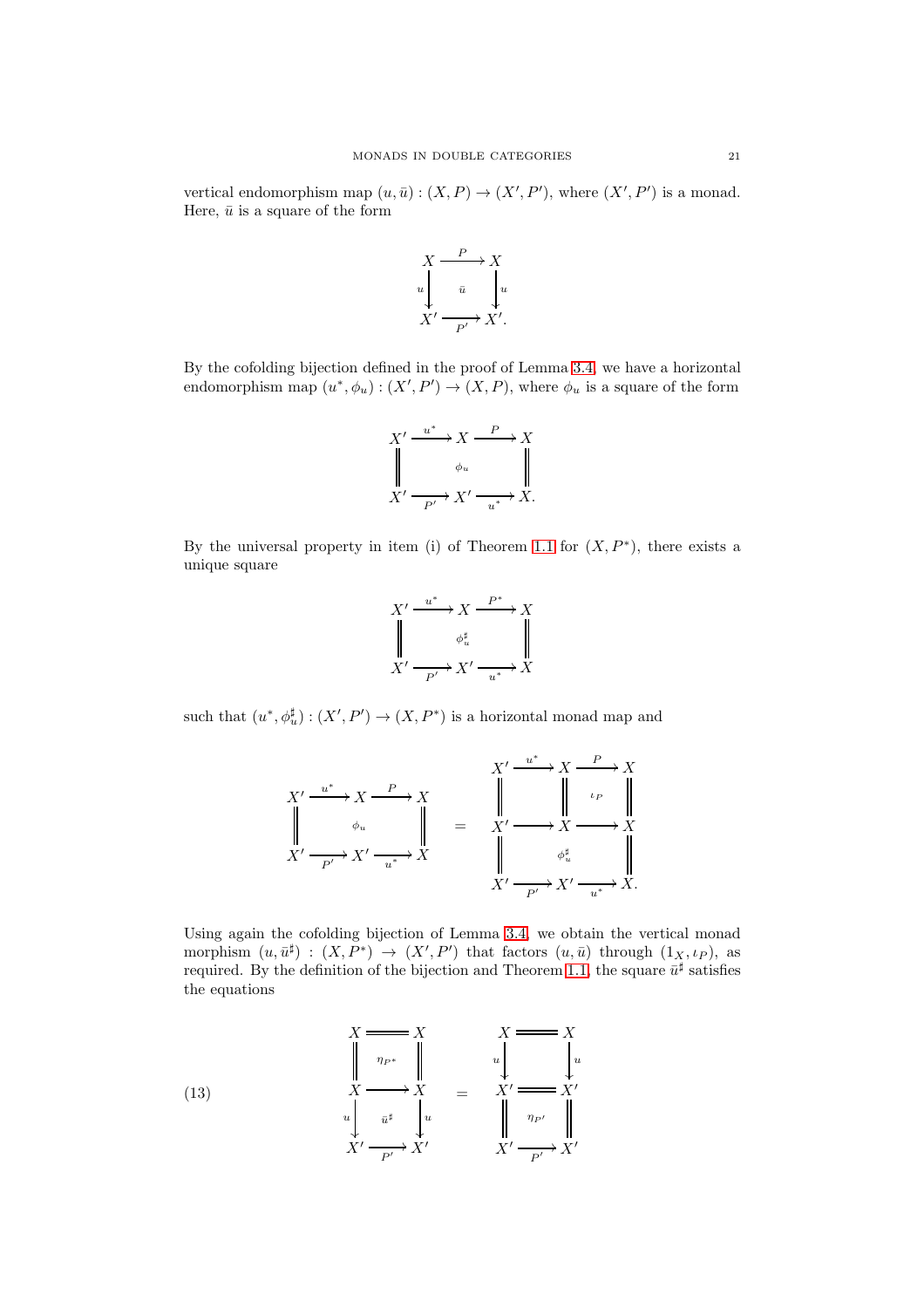and

<span id="page-21-2"></span>

where the square  $\nu_{P^*}$  is defined by

$$
X \xrightarrow{P^*} X \xrightarrow{P} X
$$
\n
$$
\downarrow \qquad \qquad \downarrow \qquad \qquad \downarrow \qquad \qquad \downarrow \qquad \qquad \downarrow \qquad \downarrow \qquad \downarrow \qquad \downarrow \qquad \downarrow \qquad \downarrow \qquad \downarrow \qquad \downarrow \qquad \downarrow \qquad \downarrow \qquad \downarrow \qquad \downarrow \qquad \downarrow \qquad \downarrow \qquad \downarrow \qquad \downarrow \qquad \downarrow \qquad \downarrow \qquad \downarrow \qquad \downarrow \qquad \downarrow \qquad \downarrow \qquad \downarrow \qquad \downarrow \qquad \downarrow \qquad \downarrow \qquad \downarrow \qquad \downarrow \qquad \downarrow \qquad \downarrow \qquad \downarrow \qquad \downarrow \qquad \downarrow \qquad \downarrow \qquad \downarrow \qquad \downarrow \qquad \downarrow \qquad \downarrow \qquad \downarrow \qquad \downarrow \qquad \downarrow \qquad \downarrow \qquad \downarrow \qquad \downarrow \qquad \downarrow \qquad \downarrow \qquad \downarrow \qquad \downarrow \qquad \downarrow \qquad \downarrow \qquad \downarrow \qquad \downarrow \qquad \downarrow \qquad \downarrow \qquad \downarrow \qquad \downarrow \qquad \downarrow \qquad \downarrow \qquad \downarrow \qquad \downarrow \qquad \downarrow \qquad \downarrow \qquad \downarrow \qquad \downarrow \qquad \downarrow \qquad \downarrow \qquad \downarrow \qquad \downarrow \qquad \downarrow \qquad \downarrow \qquad \downarrow \qquad \downarrow \qquad \downarrow \qquad \downarrow \qquad \downarrow \qquad \downarrow \qquad \downarrow \qquad \downarrow \qquad \downarrow \qquad \downarrow \qquad \downarrow \qquad \downarrow \qquad \downarrow \qquad \downarrow \qquad \downarrow \qquad \downarrow \qquad \downarrow \qquad \downarrow \qquad \downarrow \qquad \downarrow \qquad \downarrow \qquad \downarrow \qquad \downarrow \qquad \downarrow \qquad \downarrow \qquad \downarrow \qquad \downarrow \qquad \downarrow \qquad \downarrow \qquad \downarrow \qquad \downarrow \qquad \downarrow \qquad \downarrow \qquad \downarrow \qquad \downarrow \qquad \downarrow \qquad \downarrow \qquad \downarrow \qquad \downarrow \qquad \downarrow \qquad \downarrow \qquad \downarrow \qquad \downarrow \qquad \downarrow \qquad \downarrow \qquad \downarrow \qquad \
$$

For item [\(iii\)](#page-12-1) of Remark [2.9,](#page-12-3) let  $(F, \phi) : (X, P) \to (Y, Q)$  be a horizontal endomorphism map. Exploiting the universal property in item (i) of Theorem [1.1](#page-3-1) for  $(Y, Q^*)$ , we define

$$
\begin{array}{ccc}\nX & \xrightarrow{F} & Y & \xrightarrow{Q^*} & Y \\
\parallel & & \phi^* & & \parallel \\
X & \xrightarrow{P^*} & X & \xrightarrow{F} & X\n\end{array}
$$

to be the unique square such that  $(F, \phi^*) : (X, P^*) \to (Y, Q^*)$  is a horizontal monad map and

<span id="page-21-0"></span>(15) 
$$
X \xrightarrow{F} Y \xrightarrow{Q} Y
$$
\n
$$
\downarrow \phi
$$
\n
$$
\downarrow \phi
$$
\n
$$
\downarrow \phi
$$
\n
$$
\downarrow \phi
$$
\n
$$
\downarrow \phi
$$
\n
$$
\downarrow \phi
$$
\n
$$
\downarrow \phi
$$
\n
$$
\downarrow \phi
$$
\n
$$
\downarrow \phi
$$
\n
$$
\downarrow \phi
$$
\n
$$
\downarrow \phi
$$
\n
$$
\downarrow \phi
$$
\n
$$
\downarrow \phi
$$
\n
$$
\downarrow \phi
$$
\n
$$
\downarrow \phi
$$
\n
$$
\downarrow \phi
$$
\n
$$
\downarrow \phi
$$
\n
$$
\downarrow \phi
$$
\n
$$
\downarrow \phi
$$
\n
$$
\downarrow \phi
$$
\n
$$
\downarrow \phi
$$
\n
$$
\downarrow \phi
$$
\n
$$
\downarrow \phi
$$
\n
$$
\downarrow \phi
$$
\n
$$
\downarrow \phi
$$
\n
$$
\downarrow \phi
$$
\n
$$
\downarrow \phi
$$
\n
$$
\downarrow \phi
$$
\n
$$
\downarrow \phi
$$
\n
$$
\downarrow \phi
$$
\n
$$
\downarrow \phi
$$
\n
$$
\downarrow \phi
$$
\n
$$
\downarrow \phi
$$
\n
$$
\downarrow \phi
$$
\n
$$
\downarrow \phi
$$
\n
$$
\downarrow \phi
$$
\n
$$
\downarrow \phi
$$
\n
$$
\downarrow \phi
$$
\n
$$
\downarrow \phi
$$
\n
$$
\downarrow \phi
$$
\n
$$
\downarrow \phi
$$
\n
$$
\downarrow \phi
$$
\n
$$
\downarrow \phi
$$
\n
$$
\downarrow \phi
$$
\n
$$
\downarrow \phi
$$
\n
$$
\downarrow \phi
$$
\n
$$
\downarrow \phi
$$
\n
$$
\downarrow \phi
$$
\n
$$
\downarrow \phi
$$
\n
$$
\downarrow \phi
$$
\n
$$
\downarrow \phi
$$
\n
$$
\downarrow \phi
$$
\n
$$
\downarrow
$$

Observe that, by the fact that  $(F, \phi^*)$  is a horizontal monad map, we have that

<span id="page-21-1"></span>(16) 
$$
\begin{array}{ccc}\nX \xrightarrow{F} Y \xrightarrow{p} Y \\
\parallel & \parallel & \eta_{Q^*} \\
X \longrightarrow Y \longrightarrow Y \\
\parallel & \phi^* \\
X \xrightarrow{p^*} X \xrightarrow{F} Y\n\end{array} = \begin{array}{ccc}\nX \longrightarrow X \longrightarrow Y \\
\parallel & \eta_{P^*} \\
X \longrightarrow Y \longrightarrow Y \\
X \longrightarrow Y\n\end{array}
$$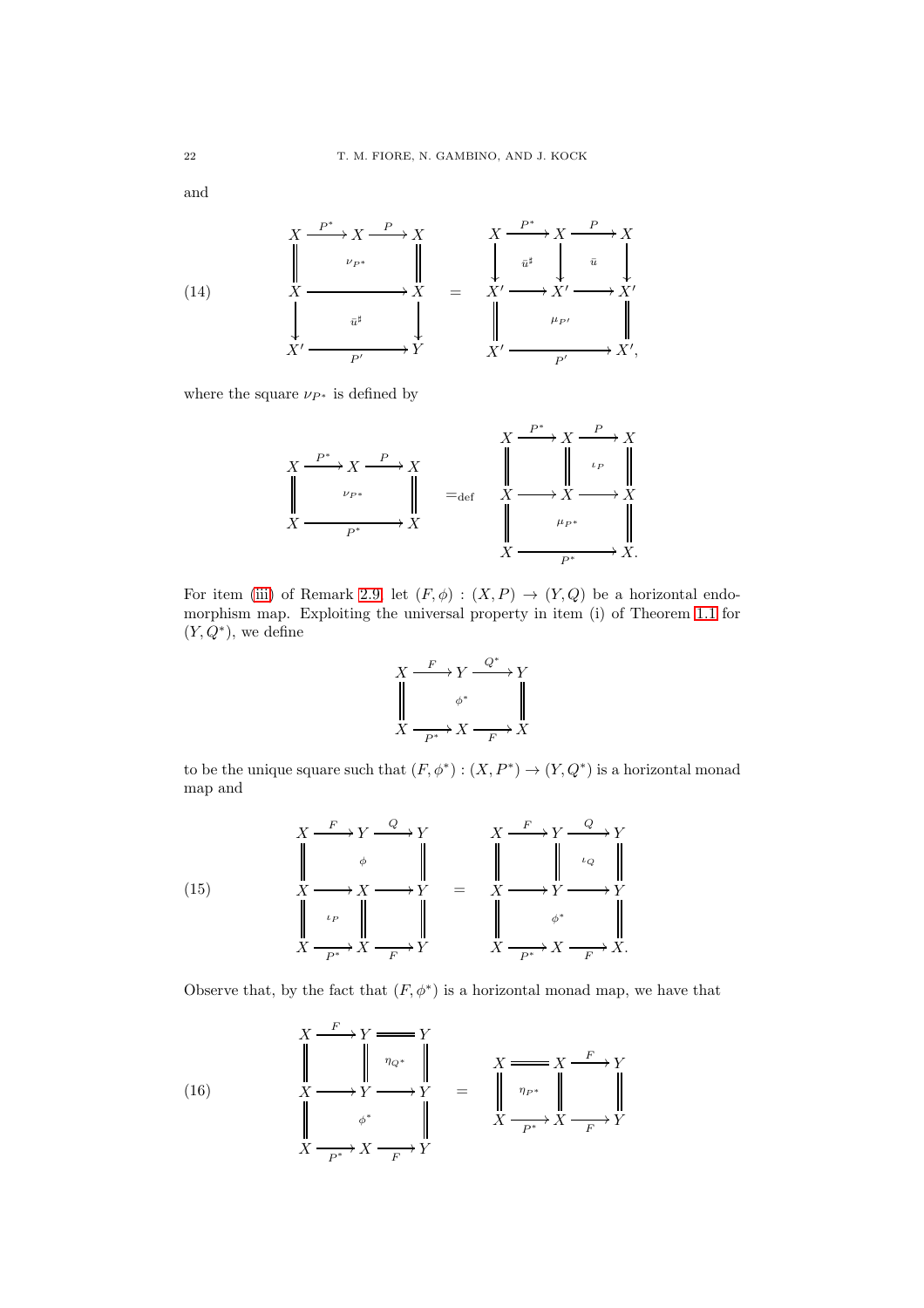<span id="page-22-0"></span>

In particular, [\(17\)](#page-22-0) holds by the definitions of  $\nu_{P^*}$  and  $\nu_{Q^*}$ , the first axiom for a horizontal monad map and [\(15\)](#page-21-0). For item [\(iv\)](#page-13-0) of Remark [2.9,](#page-12-3) the required universal endomorphism square needs to have the form

$$
(X, P) \xrightarrow{\left(F, \phi\right)} (Y, Q)
$$
  

$$
\left(\mathbf{1}_{X}, \iota_{P}\right) \downarrow \iota_{\left(F, \phi\right)} \qquad \bigcup_{\left(1_{Y}, \iota_{Q}\right)} (Y, Q^{*}).
$$
  

$$
(X, P^{*}) \xrightarrow{\iota_{\left(F, \phi^{*}\right)}} (Y, Q^{*}).
$$

Therefore,  $\iota_{(F,\phi)}$  has to be a square in  $\mathbb C$  of the form

$$
\begin{array}{ccc}\nX & \xrightarrow{F} & Y \\
\downarrow^{t(F,\phi)} & \parallel & \\
X & \xrightarrow{F} & Y\n\end{array}
$$

and satisfy the equation

<span id="page-22-1"></span>(18)  
\n
$$
\begin{array}{ccc}\nX & \xrightarrow{F} & Y & \xrightarrow{Q} & Y \\
\downarrow & \phi & \parallel & \downarrow & \downarrow & \downarrow \\
X & \xrightarrow{X} & X & \xrightarrow{Y} & Y & \xrightarrow{X} & \downarrow \\
\downarrow & \downarrow_{P} & \downarrow_{(F,\phi)} & \parallel & \downarrow & \downarrow \\
X & \xrightarrow{P^*} & X & \xrightarrow{F} & Y & \xrightarrow{X} & \xrightarrow{P^*} & X & \xrightarrow{F} & Y.\n\end{array}
$$

We define  $\iota_{(F,\phi)}$  to be the identity square on F, so that [\(18\)](#page-22-1) above is verified by [\(15\)](#page-21-0). To verify the universal property, we need to show that for an endomorphism square

$$
(X, P) \xrightarrow{(F, \phi)} (Y, Q)
$$
  

$$
(u, \bar{u}) \qquad \alpha \qquad (v, \bar{v})
$$
  

$$
(X', P') \xrightarrow{(F', \phi')} (Y', Q'),
$$

and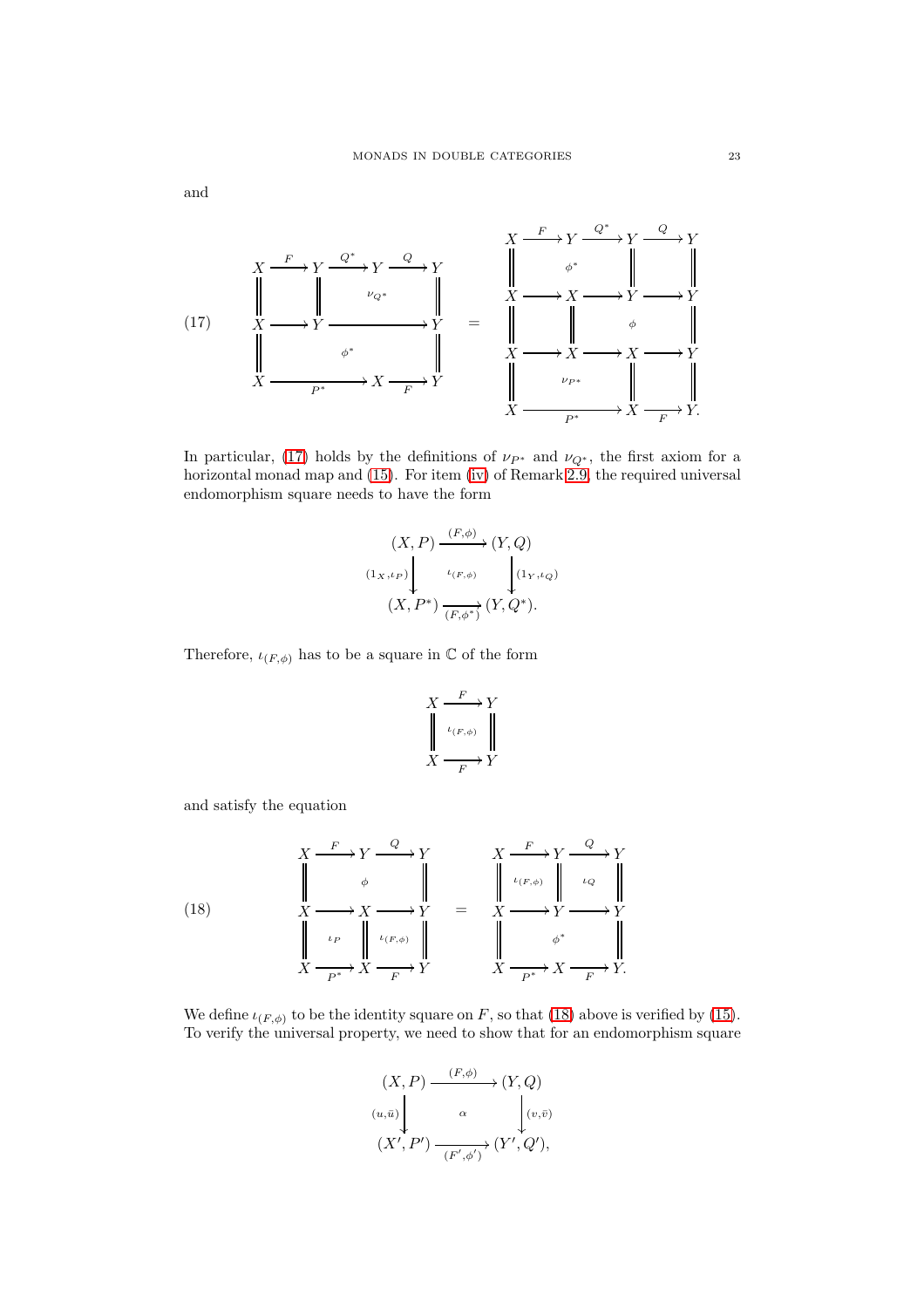there exists a unique monad square

$$
(X, P^*) \xrightarrow{(F, \phi^*)} (Y, Q^*)
$$
  

$$
(u, \bar{u}^{\sharp}) \downarrow \alpha^{\sharp} \qquad \downarrow (v, \bar{v}^{\sharp})
$$
  

$$
(X', P') \xrightarrow{(F', \phi')} (Y', Q')
$$

satisfying

<span id="page-23-0"></span>(19) 
$$
(X, P) \xrightarrow{(F, \phi)} (Y, Q)
$$

$$
(10) 
$$
(u, \bar{u}) \downarrow \alpha
$$

$$
(X', P') \xrightarrow{(u, \bar{u})} (Y', \phi') \times (Y', Q')
$$

$$
(Y', \phi') \xrightarrow{(F', \phi')} (Y', Q')
$$

$$
(u, \bar{u}^{\sharp}) \downarrow \alpha^{\sharp}
$$

$$
(X', P') \xrightarrow{(F', \phi')} (Y', Q').
$$
$$

First of all, observe that  $\alpha$  is a square in  $\mathbb C$  of the form

$$
\begin{array}{ccc}\nX & \xrightarrow{F} & Y \\
\downarrow u & & \downarrow v \\
X' & \xrightarrow{F'} & Y'\n\end{array}
$$

which satisfies the compatibility condition

<span id="page-23-2"></span>(20) 
$$
X \xrightarrow{F} Y \xrightarrow{Q} Y
$$
\n
$$
\downarrow \qquad \downarrow \qquad \downarrow \qquad \qquad X \xrightarrow{F} Y \xrightarrow{Q} Y
$$
\n
$$
\downarrow X' \xrightarrow{a} X \xrightarrow{\alpha} Y
$$
\n
$$
\downarrow \qquad \downarrow \qquad \downarrow \qquad \qquad \downarrow \qquad \qquad \downarrow \qquad \downarrow \qquad \downarrow \qquad \downarrow \qquad \downarrow \qquad \downarrow \qquad \downarrow \qquad \downarrow \qquad \downarrow \qquad \downarrow \qquad \downarrow \qquad \downarrow \qquad \downarrow \qquad \downarrow \qquad \downarrow \qquad \downarrow \qquad \downarrow \qquad \downarrow \qquad \downarrow \qquad \downarrow \qquad \downarrow \qquad \downarrow \qquad \downarrow \qquad \downarrow \qquad \downarrow \qquad \downarrow \qquad \downarrow \qquad \downarrow \qquad \downarrow \qquad \downarrow \qquad \downarrow \qquad \downarrow \qquad \downarrow \qquad \downarrow \qquad \downarrow \qquad \downarrow \qquad \downarrow \qquad \downarrow \qquad \downarrow \qquad \downarrow \qquad \downarrow \qquad \downarrow \qquad \downarrow \qquad \downarrow \qquad \downarrow \qquad \downarrow \qquad \downarrow \qquad \downarrow \qquad \downarrow \qquad \downarrow \qquad \downarrow \qquad \downarrow \qquad \downarrow \qquad \downarrow \qquad \downarrow \qquad \downarrow \qquad \downarrow \qquad \downarrow \qquad \downarrow \qquad \downarrow \qquad \downarrow \qquad \downarrow \qquad \downarrow \qquad \downarrow \qquad \downarrow \qquad \downarrow \qquad \downarrow \qquad \downarrow \qquad \downarrow \qquad \downarrow \qquad \downarrow \qquad \downarrow \qquad \downarrow \qquad \downarrow \qquad \downarrow \qquad \downarrow \qquad \downarrow \qquad \downarrow \qquad \downarrow \qquad \downarrow \qquad \downarrow \qquad \downarrow \qquad \downarrow \qquad \downarrow \qquad \downarrow \qquad \downarrow \qquad \downarrow \qquad \downarrow \qquad \downarrow \qquad \downarrow \qquad \downarrow \qquad \downarrow \qquad \downarrow \qquad \downarrow \qquad \downarrow \qquad \downarrow \qquad \downarrow \qquad \downarrow \qquad \downarrow \qquad \downarrow \qquad \downarrow \qquad \downarrow \qquad \downarrow \qquad \downarrow \qquad \downarrow \
$$

The required monad square  $\alpha^{\sharp}$  has to be a square in  $\mathbb C$  of the form

$$
X \xrightarrow{F} Y
$$
  
\n
$$
u \downarrow \alpha^{\sharp} \downarrow v
$$
  
\n
$$
X' \xrightarrow{F'} Y'
$$

satisfying the compatibility condition

<span id="page-23-1"></span>(21) 
$$
X \xrightarrow{F} Y \xrightarrow{\mathbb{Q}^*} Y
$$
\n
$$
\downarrow \qquad \downarrow \qquad \downarrow \qquad \downarrow \qquad \downarrow \qquad \downarrow \qquad \downarrow \qquad \downarrow \qquad \downarrow \qquad \downarrow \qquad \downarrow \qquad \downarrow \qquad \downarrow \qquad \downarrow \qquad \downarrow \qquad \downarrow \qquad \downarrow \qquad \downarrow \qquad \downarrow \qquad \downarrow \qquad \downarrow \qquad \downarrow \qquad \downarrow \qquad \downarrow \qquad \downarrow \qquad \downarrow \qquad \downarrow \qquad \downarrow \qquad \downarrow \qquad \downarrow \qquad \downarrow \qquad \downarrow \qquad \downarrow \qquad \downarrow \qquad \downarrow \qquad \downarrow \qquad \downarrow \qquad \downarrow \qquad \downarrow \qquad \downarrow \qquad \downarrow \qquad \downarrow \qquad \downarrow \qquad \downarrow \qquad \downarrow \qquad \downarrow \qquad \downarrow \qquad \downarrow \qquad \downarrow \qquad \downarrow \qquad \downarrow \qquad \downarrow \qquad \downarrow \qquad \downarrow \qquad \downarrow \qquad \downarrow \qquad \downarrow \qquad \downarrow \qquad \downarrow \qquad \downarrow \qquad \downarrow \qquad \downarrow \qquad \downarrow \qquad \downarrow \qquad \downarrow \qquad \downarrow \qquad \downarrow \qquad \downarrow \qquad \downarrow \qquad \downarrow \qquad \downarrow \qquad \downarrow \qquad \downarrow \qquad \downarrow \qquad \downarrow \qquad \downarrow \qquad \downarrow \qquad \downarrow \qquad \downarrow \qquad \downarrow \qquad \downarrow \qquad \downarrow \qquad \downarrow \qquad \downarrow \qquad \downarrow \qquad \downarrow \qquad \downarrow \qquad \downarrow \qquad \downarrow \qquad \downarrow \qquad \downarrow \qquad \downarrow \qquad \downarrow \qquad \downarrow \qquad \downarrow \qquad \downarrow \qquad \downarrow \qquad \downarrow \qquad \downarrow \qquad \downarrow \qquad \downarrow \qquad \downarrow \qquad \downarrow \qquad \downarrow \qquad \downarrow \qquad \downarrow \qquad \downarrow \qquad \downarrow \qquad \downarrow \qquad \downarrow \qquad \downarrow \qquad \downarrow \qquad \downarrow \qquad \downarrow \qquad \downarrow \qquad \downarrow \qquad \downarrow \qquad \downarrow \qquad \downarrow \qquad \downarrow \qquad \downarrow \q
$$

We define  $\alpha^{\sharp} =_{\text{def}} \alpha$ , so that Equation [\(19\)](#page-23-0) holds trivially, since  $\iota_{(F,\phi)}$  is the identity.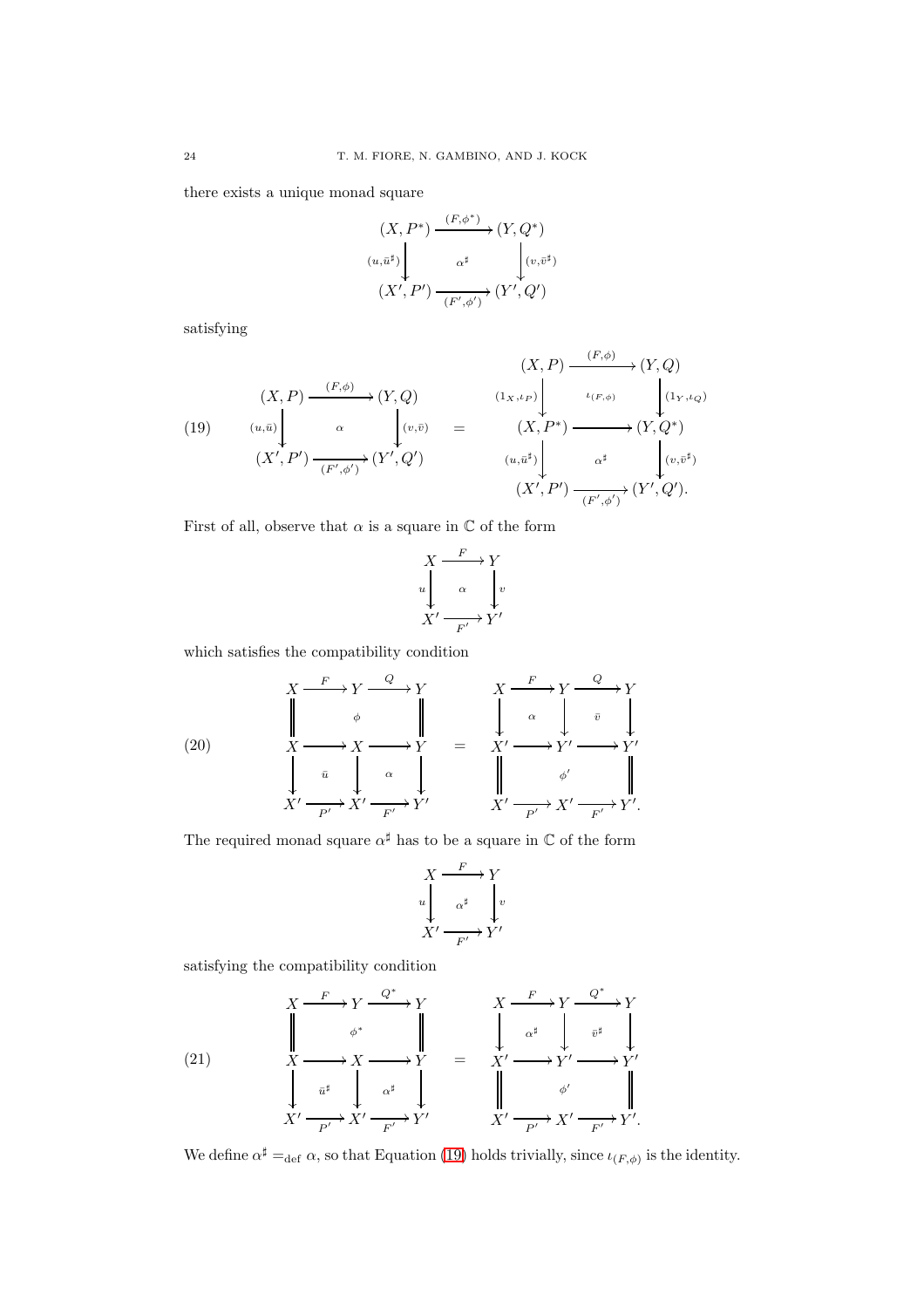To complete the verification of the universal property of  $\iota_{(F,\phi)}$ , it only remains to show that Equation [\(21\)](#page-23-1) holds. The idea is to consider the sub-horizontal arrow E of  $Q^*F$  for which [\(21\)](#page-23-1) and show that E must be isomorphic to  $Q^*F$ . More precisely, let us define the horizontal arrow  $E: X \to Y$  via the following equalizer in the category  $\mathbb{C}_1$  of horizontal arrows and squares:

<span id="page-24-0"></span>(22) 
$$
E \rightarrow \longrightarrow Q^* F \xrightarrow{\overbrace{(u^\sharp,\alpha)\phi^*}_{\phi'(\alpha,\overline{v}^\sharp)}} F'P'.
$$

Since the vertical boundaries of the squares in [\(21\)](#page-23-1) are equal, the assumption that the source and target functors  $\partial_0$ ,  $\partial_1$  :  $\mathbb{C}_1 \to \mathbb{C}_0$  preserve equalizers implies that E is indeed a horizontal arrow from  $X$  to  $Y$  and that  $\theta$  has vertical boundaries given by identity morphisms. The commutativity of the equalizer diagram in [\(22\)](#page-24-0) can be expressed as the equation

<span id="page-24-4"></span>

To prove Equation [\(21\)](#page-23-1) we show that  $\theta : E \to Q^*F$  is an isomorphism. For this, we exploit the fact (observed in Remark [1.3\)](#page-4-0) that  $Q^*F : X \to Y$  is the initial algebra for the endofunctor

<span id="page-24-1"></span>(24) 
$$
\mathcal{H}_{\mathbb{C}}(X,Y) \longrightarrow \mathcal{H}_{\mathbb{C}}(X,Y) \n(-) \longrightarrow F + Q(-),
$$

where  $\mathcal{H}_{\mathbb{C}}(X, Y)$  denotes the hom-category of horizontal arrows from X to Y of the horizontal 2-category  $\mathcal{H}_{\mathbb{C}}$  of  $\mathbb{C}$ . Note that here we are using our assumption that  $\mathcal{H}_{\mathbb{C}}$  has local coproducts. By the initiality of  $Q^*F$ , in order to show that  $\theta$ :  $E \to Q^*F$  is an isomorphism, it is sufficient to show that E admits an algebra structure for the endofunctor in [\(24\)](#page-24-1). The required algebra structure is given by the copair  $(\lambda, \rho): F + QE \to E$ , where  $\lambda: F \to E$  and  $\rho: QE \to E$  are determined, via the universal property of the equalizer  $E$ , by the commutative diagrams

<span id="page-24-2"></span>(25) 
$$
F \xrightarrow{\eta_{Q^*} F} Q^* F \xrightarrow{\overbrace{w^{\sharp}, \alpha} \phi^*}_{\phi'(\alpha, v^{\sharp})} F' P'
$$

and

<span id="page-24-3"></span>(26) 
$$
QE \xrightarrow{Q\theta} QQ^*F \xrightarrow{\nu_{Q^*} F} Q^*F \xrightarrow{\overbrace{(\overline{u}^{\sharp}, \alpha) \phi^*}} F'P',
$$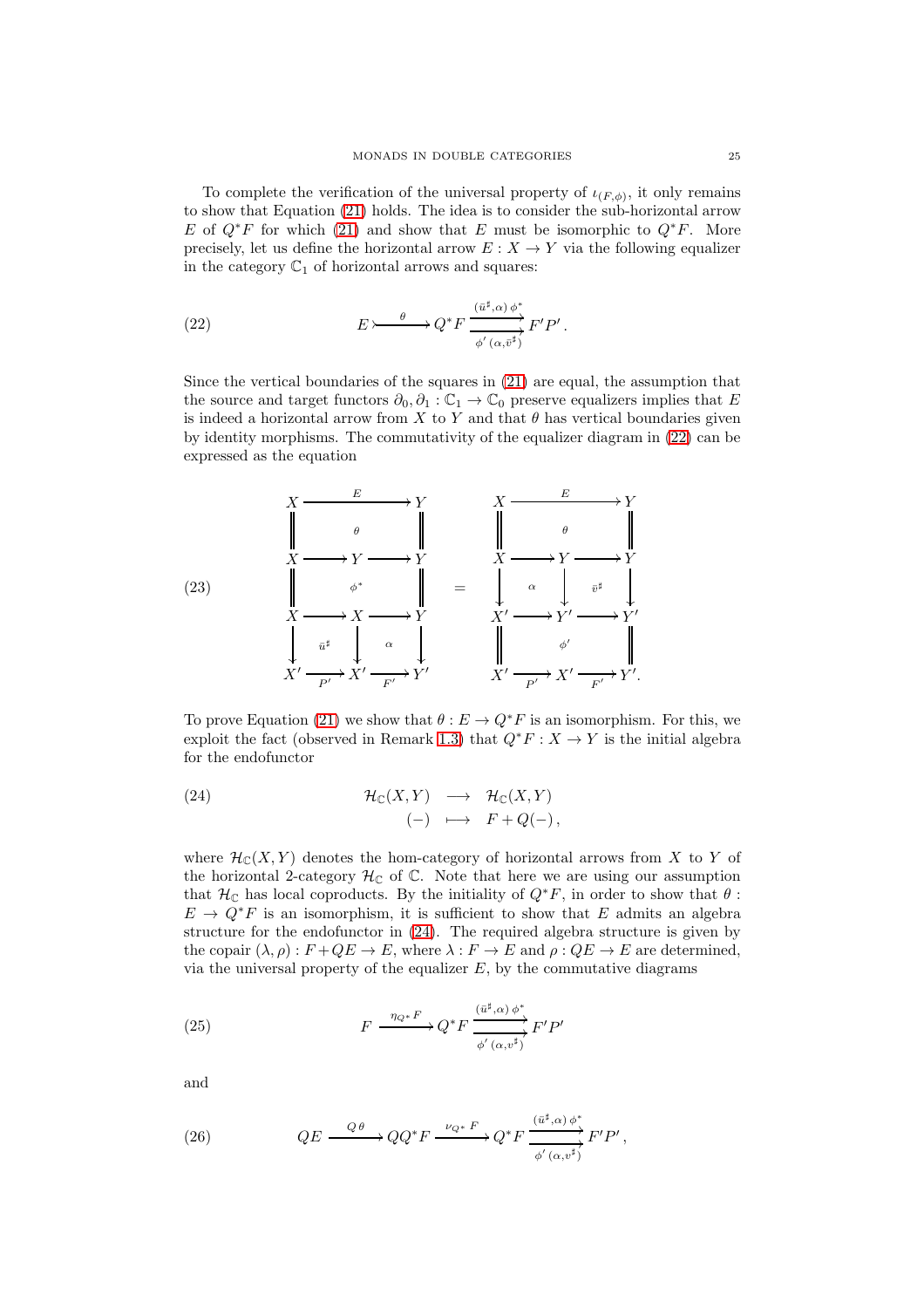respectively. It remains to show that the diagrams in [\(25\)](#page-24-2) and [\(26\)](#page-24-3) commute. The commutativity of [\(25\)](#page-24-2) amounts to the equation

<span id="page-25-0"></span>

Starting from the left-hand side of Equation [\(27\)](#page-25-0), we apply Equation [\(16\)](#page-21-1) in the top two rows and get



Then, Equation [\(13\)](#page-20-0) gives us

(28)  

$$
\begin{array}{ccc}\nX & \xrightarrow{\hspace{0.5cm}} & X \xrightarrow{\hspace{0.5cm}} & Y \\
\downarrow & & \downarrow & \alpha \\
X' & \xrightarrow{\hspace{0.5cm}} & X' \xrightarrow{\hspace{0.5cm}} & Y' \\
X' & \xrightarrow{\hspace{0.5cm}} & Y \xrightarrow{\hspace{0.5cm}} & Y' \\
X' & \xrightarrow{\hspace{0.5cm}} & Y' \xrightarrow{\hspace{0.5cm}} & Y'.\n\end{array}
$$

Considering now the right-hand side of Equation [\(27\)](#page-25-0), an application of the ana-logue of Equation [\(13\)](#page-20-0) for  $\bar{v}^{\sharp}$  gives us

<span id="page-25-1"></span>

An application of the second axiom for a horizontal monad map for  $(F', \phi')$  then gives us exactly [\(28\)](#page-25-1), as required. It remains to show the commutativity of the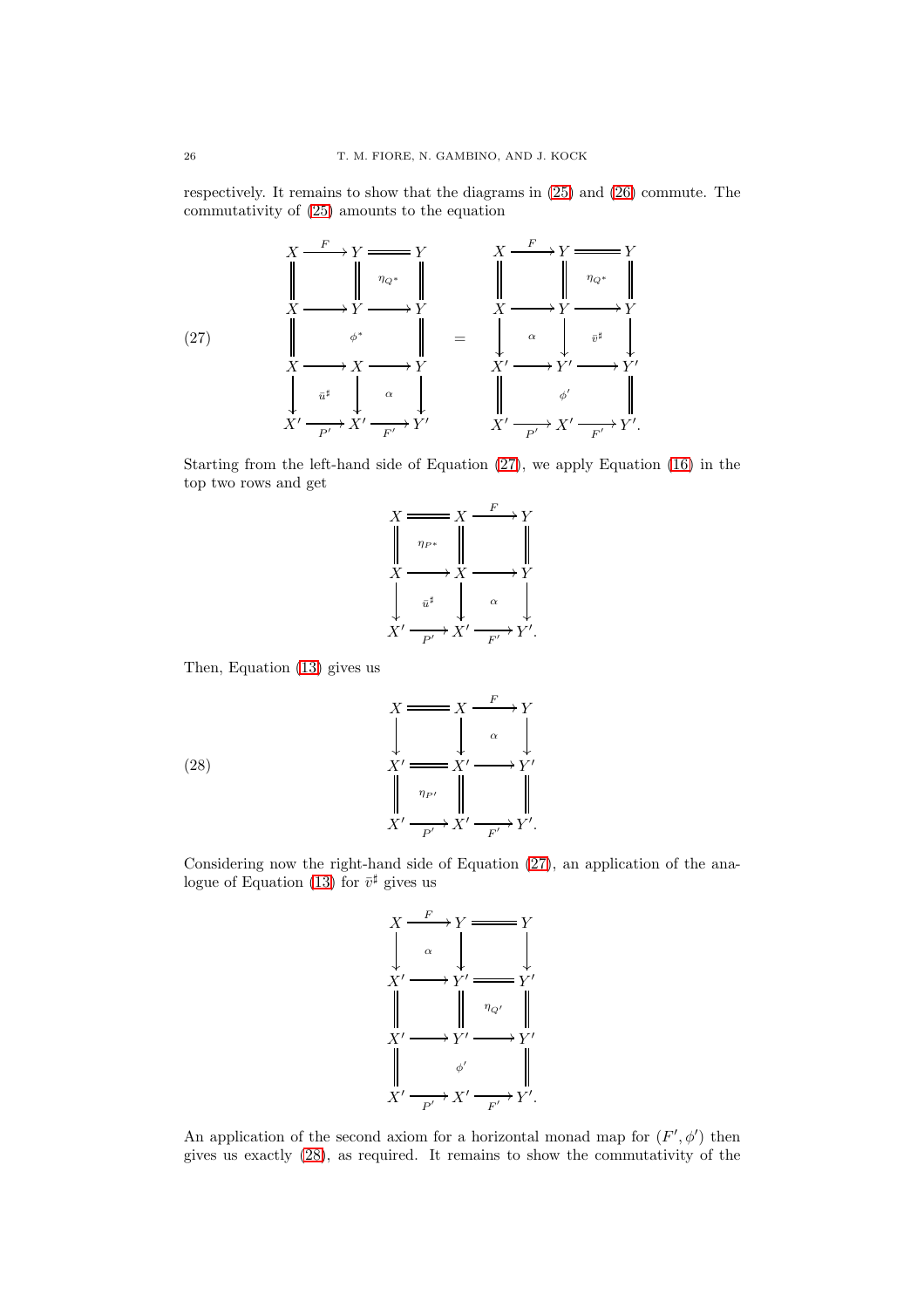diagram in [\(26\)](#page-24-3), which amounts to the equation

<span id="page-26-0"></span>

Starting from the left-hand side of Equation [\(29\)](#page-26-0), we use Equation [\(17\)](#page-22-0) in the second and third row to get

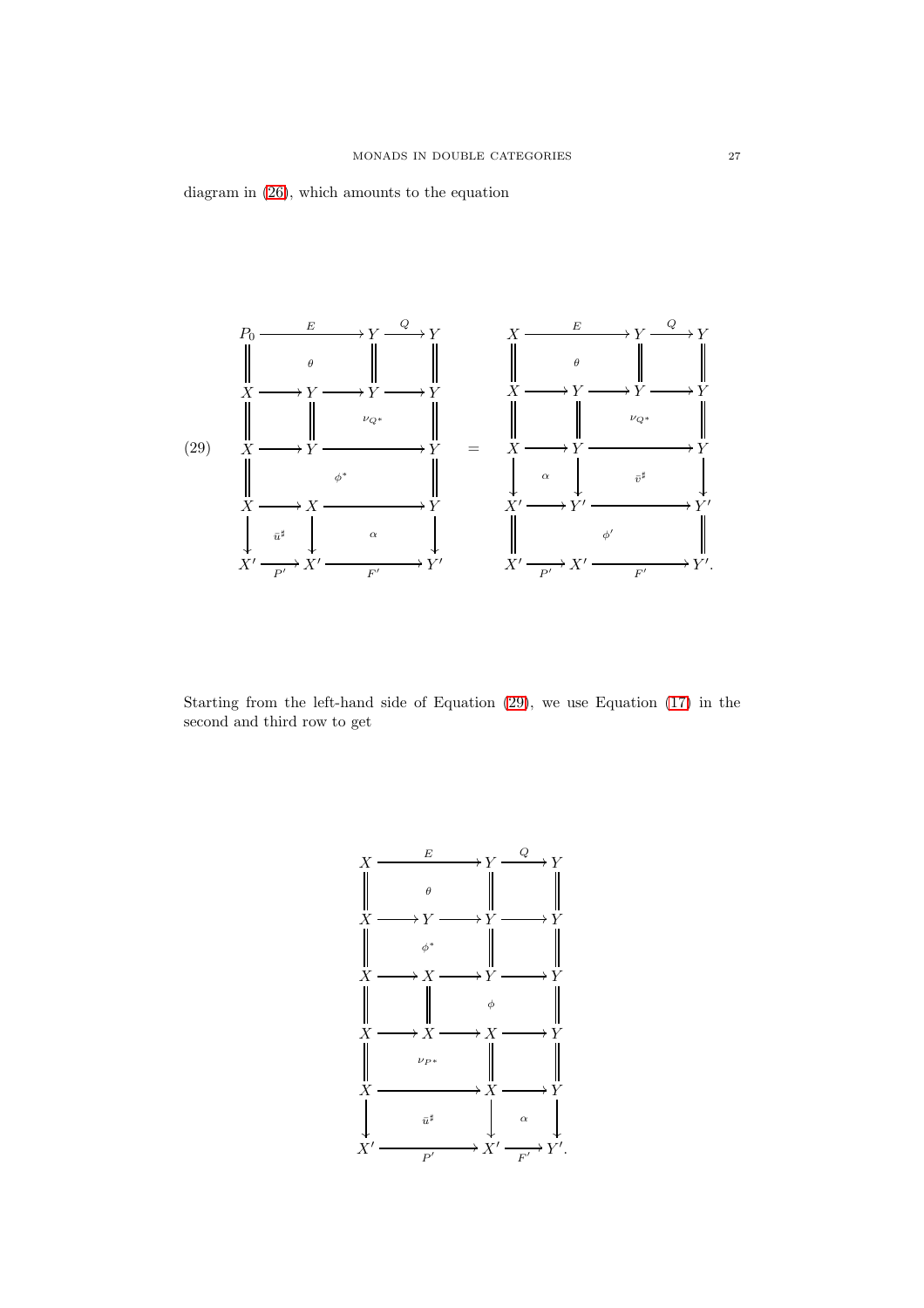We then use Equation [\(14\)](#page-21-2) in the bottom two rows and obtain



We apply Equation [\(20\)](#page-23-2), which is the assumption that  $\alpha$  is an endomorphism square, in the third and the fourth row, so as to get

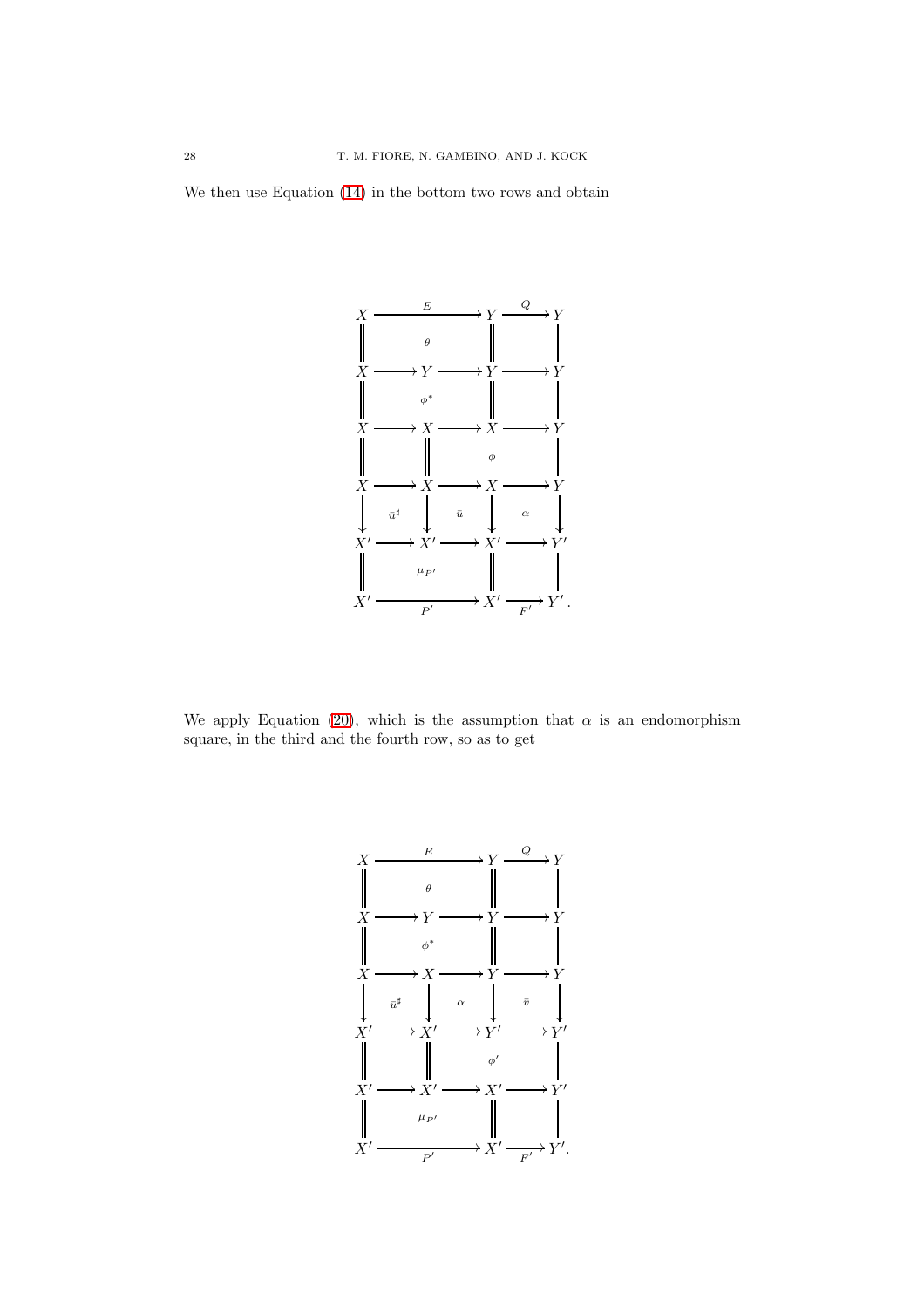We now apply Equation [\(23\)](#page-24-4) in the top three rows and we obtain



We use the first axiom for a horizontal monad map (see item (ii) of Definition [2.4\)](#page-10-0) for  $(F', \phi')$  in the bottom three rows so as to get



We obtain exactly this diagram also by applying the analogue of Equation [\(14\)](#page-21-2) for  $\bar{v}^{\sharp}$  to the second and third row of the right-hand side of Equation [\(29\)](#page-26-0). This concludes the proof of Theorem [3.7.](#page-19-0)

#### **ACKNOWLEDGEMENTS**

We are grateful to Richard Garner for drawing our attention to Sam Staton's characterization of free monads. We are also grateful to Mike Shulman for pointing out that an earlier version of this paper contained an inaccuracy regarding fibered functors and that the proof of Theorem [3.7](#page-19-0) requires the hypothesis that the source and target functors preserve equalizers. We would also like to thank the editor and the referee for the very rapid handling of the paper.

We gratefully acknowledge the support and hospitality of the Centre de Recerca Matem`atica during the academic year 2007/08, in occasion of the thematic programme on Homotopy Theory and Higher Categories. Thomas M. Fiore was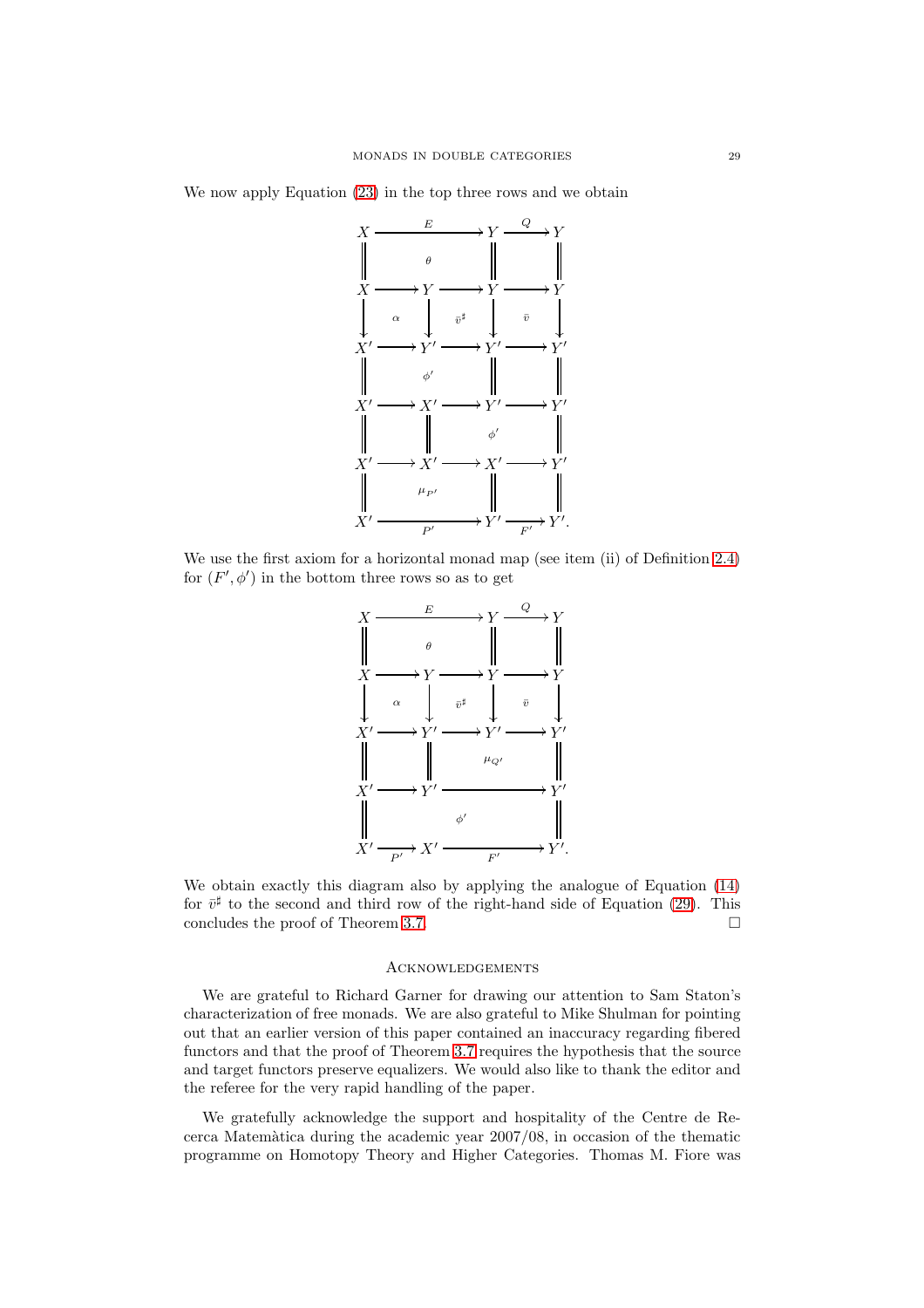supported at the University of Chicago by NSF Grant DMS-0501208. At the Universitat Autònoma de Barcelona he was supported by grant SB2006-0085 of the Spanish Ministerio de Educación y Ciencia under the Programa Nacional de ayudas para la movilidad de profesores de universidad e investigadores españoles y extranieros. Thomas M. Fiore was also supported by the Max Planck Institut für Mathematik, and he thanks MPIM for its kind hospitality. Joachim Kock was partially supported by grants MTM2006-11391 and MTM2007-63277 of Spain and SGR2005-00606 of Catalonia.

### **REFERENCES**

- <span id="page-29-4"></span><span id="page-29-2"></span>[1] M. Barr and C. Wells. Toposes, Triples, and Theories (Springer-Verlag, 1983).
- [2] J. Bénabou. 'Introduction to bicategories'. In Reports of the Midwest Category Seminar, Lecture Notes in Mathematics, Volume 47 (Springer, 1967), 1–77.
- <span id="page-29-15"></span>[3] A. Burroni. 'T-catégories (catégories dans une triple)'. Cahiers de Topologie et Géometrie Differéntielle Catégoriques  $12$  (1971), 215-321.
- <span id="page-29-17"></span>[4] C. Ehresmann. 'Catégories structurées'. Annales Scientifiques de l'École Normale Supérieure. Troisième Séries 80 (1963), 349-426.
- <span id="page-29-22"></span>[5] T. M. Fiore. 'Pseudo algebras and pseudo double categories'. Journal of Homotopy and Related Structures 2 (2) (2007), 119–170.
- <span id="page-29-18"></span>[6] T. M. Fiore, S. Paoli, and D. Pronk. 'Model structures on the category of small double categories'. Algebraic & Geometric Topology  $8$  (4) (2008), 1855–1959.
- <span id="page-29-9"></span>[7] N. Gambino and M. Hyland. 'Wellfounded trees and dependent polynomial functors'. In S. Berardi, M. Coppo, and F. Damiani, editors, Types for proofs and programs, Lecture Notes in Computer Science, Volume 3085 (Springer, 2004), 210–225.
- <span id="page-29-14"></span><span id="page-29-10"></span>[8] N. Gambino and J. Kock. 'Polynomial functors and polynomial monads'. [arXiv:0906.4931v](http://arxiv.org/abs/0906.4931)2, 2010.
- [9] R. Gordon, A. J. Power, and R. Street. 'Coherence for tricategories'. Memoirs of the American Mathematical Society  $117$  (558) (1995), vi $+81$ .
- <span id="page-29-19"></span>[10] M. Grandis and R. Paré. 'Limits in double categories'. Cahiers de Topologie et Géometrie  $Differentielle Catégoriques$  40 (3) (1999), 162-220.
- <span id="page-29-20"></span>[11] M. Grandis and R. Paré. 'Adjoint for double categories. Addenda to "Limits in double categories"'. Cahiers de Topologie et Géometrie Differentielle Catégoriques 45 (3) (2004), 193– 240.
- <span id="page-29-23"></span><span id="page-29-12"></span>[12] B. Jacobs. Categorical Logic and Type Theory (Elsevier, 1999).
- [13] G. M. Kelly. 'A unified treatment of transfinite constructions for free algebras, free monoids, colimits, associated sheaves, and so on'. Bulletin of the Australian Mathematical Society 22 (1980), 1–83.
- <span id="page-29-21"></span>[14] G. M. Kelly and R. H. Street. 'Review of the elements of 2-categories'. In Category Seminar (Proc. Sem., Sydney, 1972/1973), Lecture Notes in Mathematics, Volume 420 (Springer, 1974), 75–103.
- <span id="page-29-1"></span>[15] S. Lack and R. Street. 'The formal theory of monads II'. Journal of Pure and Applied Algebra 175 (1–3) (2002), 243–265.
- <span id="page-29-11"></span><span id="page-29-3"></span>[16] S. Mac Lane. Categories for the working mathematician (Springer, 1998), 2nd edn.
- <span id="page-29-7"></span>[17] T. Leinster. Higher operads, higher categories (Cambridge University Press, 2004).
- [18] M. E. Maietti. 'Joyal's arithmetic universes as a list-arithmetic pretopos'. Theory and Applications of Categories  $24$  (3) (2010), 39-83.
- <span id="page-29-8"></span>[19] I. Moerdijk and E. Palmgren. 'Wellfounded trees in categories'. Annals of Pure and Applied Logic 104 (2000), 189–218.
- <span id="page-29-16"></span>[20] B. Nordstrom, K. Petersson, and J. Smith. Programming in Martin-Löf Type Theory. An Introduction (Oxford University Press, 1990).
- <span id="page-29-5"></span>[21] M. Shulman. 'Framed bicategories and monoidal fibrations'. Theory and Applications of Categories 20 (18) (2008), 650–738.
- <span id="page-29-6"></span>[22] S. Staton. Name-passing process calculi: operational models and structural operational semantics. Ph.D. thesis, University of Cambridge. Available as Computer Laboratory Technical Report no. 688. 2007.
- <span id="page-29-0"></span>[23] R. Street. 'The formal theory of monads'. Journal of Pure and Applied Algebra 2 (2) (1972), 149–168.
- <span id="page-29-13"></span>[24] R. Street. 'Fibrations in bicategories'. Cahiers de Topologie et Géometrie Differentielle  $Catégoriaues$  21 (2) (1980), 111–160.